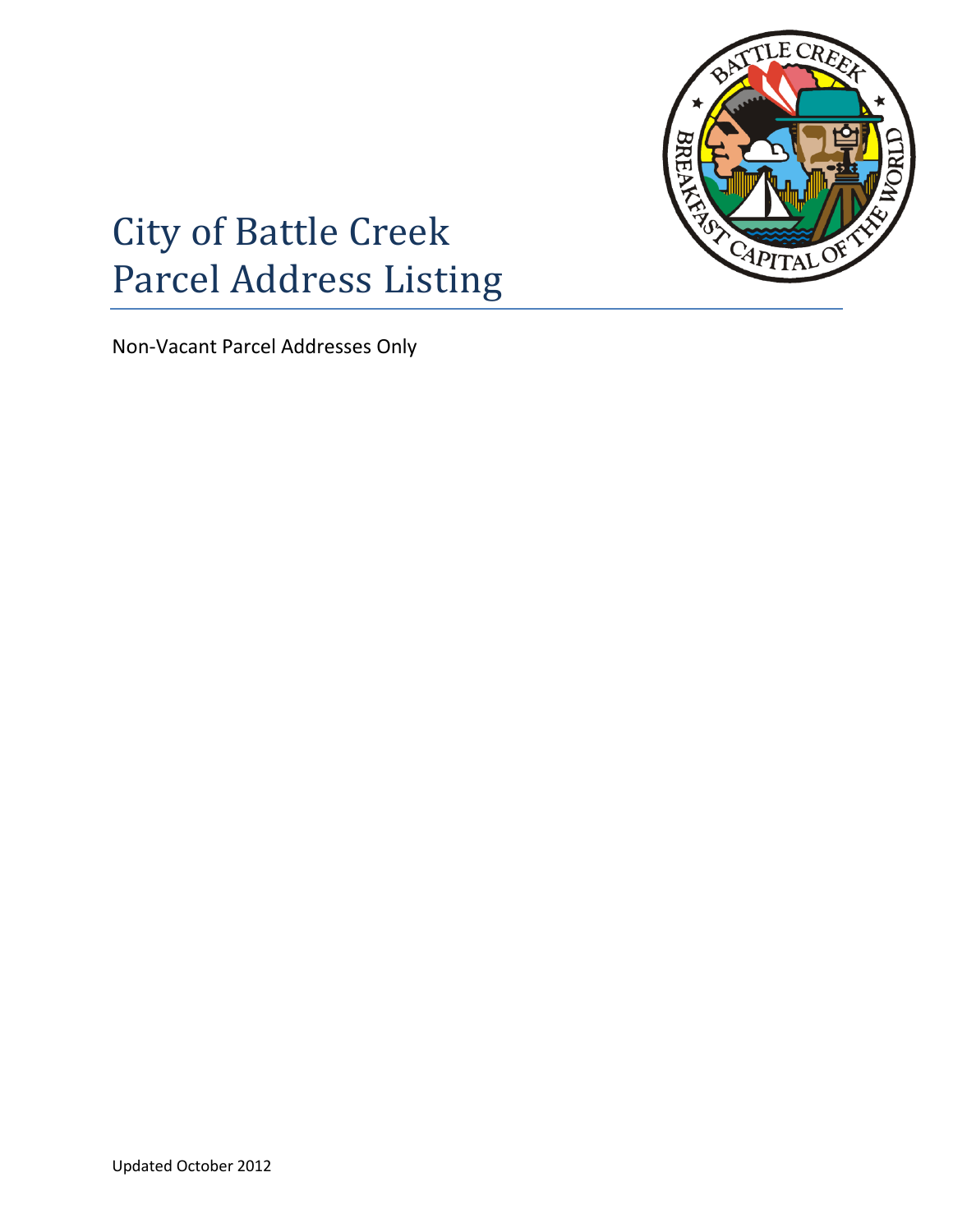| <b>Index</b> | <b>Street Name</b> | <b>Begin Address</b><br><b>Range Number</b> | <b>End Address</b><br><b>Range Number</b> | Even/Odd |
|--------------|--------------------|---------------------------------------------|-------------------------------------------|----------|
| 123          | 19Th St N          | 116                                         | 196                                       | both     |
|              | 20Th St N          | 9                                           | 801                                       | both     |
|              | 20Th St S          | $\overline{7}$                              | 261                                       | both     |
|              | 21St St N          | 15                                          | 194                                       | both     |
|              | 21St St S          | 201                                         | 255                                       | both     |
|              | 22Nd St N          | 11                                          | 194                                       | both     |
|              | 22Nd St S          | $\overline{4}$                              | 257                                       | both     |
|              | 23Rd St N          | 10                                          | 191                                       | both     |
|              | 23Rd St S          | $\overline{2}$                              | 357                                       | both     |
|              | 24Th St N          | 66                                          | 194                                       | both     |
|              | 24Th St S          | 15                                          | 1299                                      | both     |
|              | 25Th St N          | 5                                           | 196                                       | both     |
|              | 25Th St S          | 3                                           | 107                                       | both     |
|              | 26Th St N          | $\overline{7}$                              | 182                                       | both     |
|              | 26Th St S          | 15                                          | 138                                       | both     |
|              | 27Th St N          | 10                                          | 146                                       | both     |
|              | 27Th St S          | 22                                          | 70                                        | both     |
|              | 28Th St N          | 14                                          | 146                                       | both     |
|              | 28Th St S          | 11                                          | 487                                       | both     |
|              | 29Th St N          | 5                                           | 151                                       | both     |
|              | 29Th St S          | $\overline{7}$                              | 146                                       | both     |
|              | 30Th St N          | 12                                          | 145                                       | both     |
|              | 30Th St S          | 14                                          | 142                                       | both     |
|              | 31St St N          | 4                                           | 144                                       | both     |
|              | 31St St S          | 15                                          | 186                                       | both     |
|              | 32Nd St N          | 3                                           | 142                                       | both     |
|              | 33Rd St N          | 81                                          | 150                                       | both     |
|              | 5Th Ave            | 3140                                        | 3140                                      | even     |
|              | 6 Mile Rd          | 12235                                       | 12737                                     | odd      |
|              | 6Th Ave            | 3300                                        | 3300                                      | even     |
| A            | Abbington Cir      | 100                                         | 345                                       | both     |
|              | Abbington Ct       | 107                                         | 144                                       | both     |
|              | Abram Ave          | 105                                         | 136                                       | both     |
|              | Acacia Blvd E      | 20                                          | 64                                        | even     |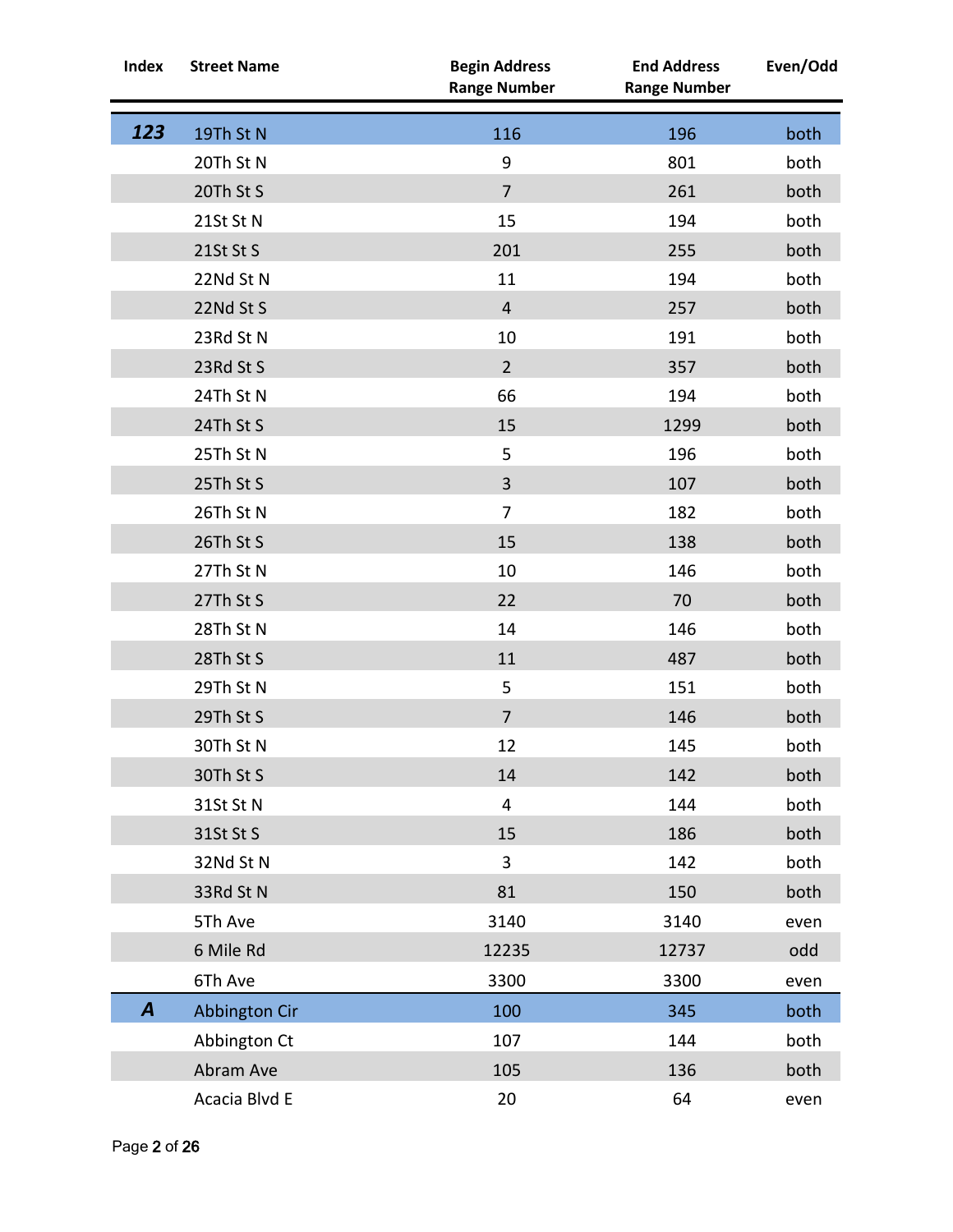| <b>Index</b>     | <b>Street Name</b>    | <b>Begin Address</b><br><b>Range Number</b> | <b>End Address</b><br><b>Range Number</b> | Even/Odd |
|------------------|-----------------------|---------------------------------------------|-------------------------------------------|----------|
|                  | Acacia Blvd W         | 16                                          | 105                                       | both     |
|                  | Academy St            | 82                                          | 181                                       | both     |
|                  | Adams Rd              | 15                                          | 180                                       | both     |
|                  | Airport Rd            | 15955                                       | 15955                                     | odd      |
|                  | Alco Ave              | 101                                         | 121                                       | both     |
|                  | Allene Ave            | 14                                          | 98                                        | both     |
|                  | Allison Dr            | $\overline{3}$                              | 72                                        | both     |
|                  | Althea Ave            | 38                                          | 143                                       | both     |
|                  | Anderson Ct           | 33                                          | 50                                        | both     |
|                  | <b>Andrus St</b>      | 718                                         | 772                                       | both     |
|                  | Angell St             | 18                                          | 191                                       | both     |
|                  | Ann Ave               | 16                                          | 178                                       | both     |
|                  | Annapolis Ave         | 22                                          | 52                                        | both     |
|                  | Ansted Dr             | 102                                         | 126                                       | both     |
|                  | Apperson Rd           | 101                                         | 198                                       | both     |
|                  | Apple Blossom Ln      | 163                                         | 218                                       | both     |
|                  | Applewood Pl          | 109                                         | 124                                       | both     |
|                  | Arbor Pointe Dr       | 100                                         | 511                                       | both     |
|                  | Arbor St              | $\overline{2}$                              | 135                                       | both     |
|                  | Armstrong Rd          | 76                                          | 311                                       | both     |
|                  | <b>Arthur St</b>      | 15                                          | 114                                       | both     |
|                  | <b>Ashland Ave</b>    | 12                                          | 86                                        | both     |
|                  | <b>Ashley St</b>      | 15                                          | 25                                        | odd      |
|                  | Ashton Highlands Dr   | 130                                         | 268                                       | both     |
|                  | Ashton Lake Dr        | 150                                         | 499                                       | both     |
|                  | Avery Ave             | 17                                          | 78                                        | both     |
| $\boldsymbol{B}$ | <b>Babcock Ave</b>    | 44                                          | 101                                       | both     |
|                  | <b>Baker Ct</b>       | 69                                          | 78                                        | both     |
|                  | <b>Baldwin Ave E</b>  | 30                                          | 80                                        | both     |
|                  | Baldwin Ave W         | 20                                          | 105                                       | both     |
|                  | <b>Bansill Dr</b>     | 114                                         | 114                                       | even     |
|                  | <b>Barbadoes Trl</b>  | 132                                         | 153                                       | both     |
|                  | <b>Barney Blvd</b>    | 12                                          | 205                                       | both     |
|                  | <b>Barrington Cir</b> | 101                                         | 233                                       | both     |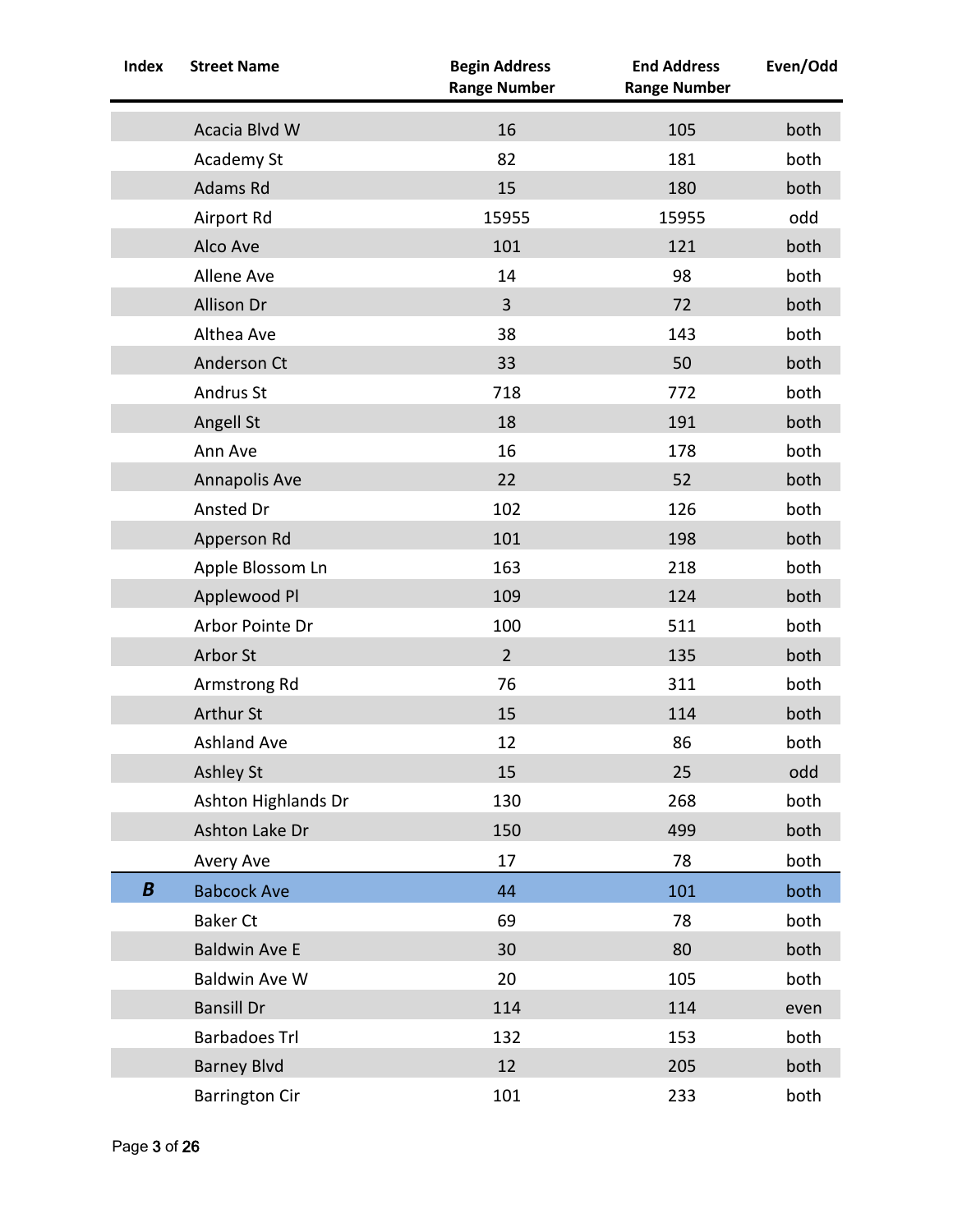| <b>Index</b> | <b>Street Name</b>      | <b>Begin Address</b><br><b>Range Number</b> | <b>End Address</b><br><b>Range Number</b> | Even/Odd |
|--------------|-------------------------|---------------------------------------------|-------------------------------------------|----------|
|              | <b>Bartlett St</b>      | $\overline{4}$                              | 40                                        | both     |
|              | <b>Barttlett St</b>     | 40                                          | 40                                        | even     |
|              | <b>Battle Creek Ave</b> | 10                                          | 313                                       | both     |
|              | <b>Bay Pointe</b>       | 4                                           | 32                                        | both     |
|              | Bayshore Dr             | 5                                           | 44                                        | both     |
|              | Beachfield Dr           | 103                                         | 284                                       | both     |
|              | Beacon Ridge Dr         | 100                                         | 150                                       | both     |
|              | Bechman Ave N           | 285                                         | 285                                       | odd      |
|              | <b>Beckett Park</b>     | 301                                         | 310                                       | both     |
|              | Beckley Rd              | 1616                                        | 5997                                      | both     |
|              | <b>Beckman Ave S</b>    | 14                                          | 160                                       | both     |
|              | <b>Beckwith Dr</b>      | 150                                         | 258                                       | both     |
|              | Bedford Rd N            | $\mathbf{1}$                                | 445                                       | both     |
|              | <b>Bedford Rd S</b>     | 18                                          | 250                                       | both     |
|              | Beglin Ct               | 5                                           | 22                                        | both     |
|              | <b>Bennett St</b>       | 31                                          | 124                                       | both     |
|              | <b>Berkley Ave</b>      | 206                                         | 270                                       | both     |
|              | Bernardo Pl             | 8                                           | 40                                        | both     |
|              | Betz Rd                 | 12018                                       | 12939                                     | both     |
|              | <b>Bidwell St E</b>     | 14                                          | 81                                        | both     |
|              | <b>Bidwell St W</b>     | 10                                          | 295                                       | both     |
|              | Birch Hill Dr           | 9                                           | 75                                        | both     |
|              | Birch Ln                | 101                                         | 174                                       | both     |
|              | Birchwood Ln            | 33                                          | 40                                        | both     |
|              | <b>Bittersweet Ln</b>   | 108                                         | 339                                       | both     |
|              | <b>Black Cherry Ln</b>  | 159                                         | 218                                       | both     |
|              | <b>Blackhawk Dr</b>     | 238                                         | 340                                       | even     |
|              | <b>Blair St</b>         | 8                                           | 30                                        | both     |
|              | <b>Blanch St</b>        | 41                                          | 71                                        | both     |
|              | <b>Blenken Ct</b>       | 22                                          | 25                                        | both     |
|              | <b>Blue Heron Ct</b>    | 133                                         | 158                                       | both     |
|              | <b>Blue Heron Ln</b>    | 101                                         | 150                                       | both     |
|              | <b>Bluff St</b>         | 52                                          | 66                                        | even     |
|              | Boardman Ave            | 19                                          | 47                                        | both     |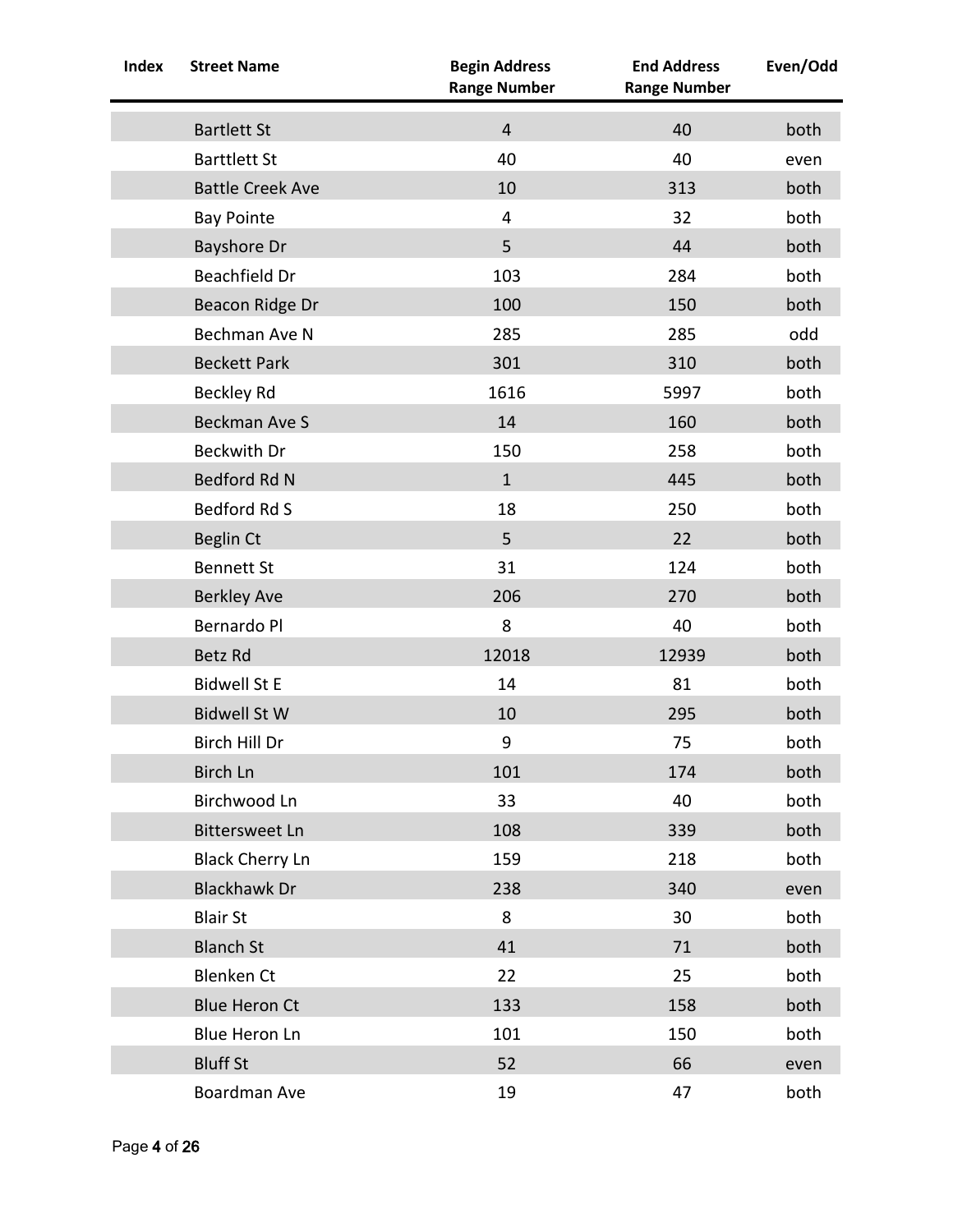| <b>Index</b> | <b>Street Name</b>   | <b>Begin Address</b><br><b>Range Number</b> | <b>End Address</b><br><b>Range Number</b> | Even/Odd |
|--------------|----------------------|---------------------------------------------|-------------------------------------------|----------|
|              | <b>Bond Ave</b>      | 34                                          | 95                                        | both     |
|              | <b>Boulder St</b>    | 49                                          | 69                                        | both     |
|              | Bowen Ave            | 15                                          | 119                                       | both     |
|              | Boyd St              | 17                                          | 81                                        | both     |
|              | <b>Bradley St</b>    | 194                                         | 271                                       | both     |
|              | <b>Brady Rd</b>      | 126                                         | 126                                       | even     |
|              | Breckenridge Ln      | 109                                         | 124                                       | both     |
|              | <b>Breezy Bluff</b>  | 560                                         | 574                                       | both     |
|              | Brentwood Dr         | 108                                         | 270                                       | both     |
|              | <b>Brewer</b> Dr     | 102                                         | 108                                       | even     |
|              | <b>Brewer Dr</b>     | 109                                         | 150                                       | both     |
|              | Brewer Dr S          | 205                                         | 255                                       | both     |
|              | <b>Briar Hill Dr</b> | 107                                         | 342                                       | both     |
|              | Briarwood Ln         | 202                                         | 339                                       | both     |
|              | Bridgewood Dr        | 109                                         | 170                                       | both     |
|              | Brigden Dr           | 203                                         | 268                                       | both     |
|              | <b>Brighton Park</b> | 101                                         | 120                                       | both     |
|              | <b>Brizse Ave</b>    | $\mathbf{1}$                                | 46                                        | both     |
|              | <b>Broad St N</b>    | 11                                          | 155                                       | both     |
|              | <b>Broad St S</b>    | 11                                          | 98                                        | both     |
|              | <b>Broadway Blvd</b> | 14                                          | 283                                       | both     |
|              | <b>Brook St</b>      | 47                                          | 160                                       | both     |
|              | <b>Brookfield Ct</b> | 46                                          | 98                                        | both     |
|              | <b>Brookfield Dr</b> | $\overline{\mathbf{4}}$                     | 16                                        | both     |
|              | <b>Brunswick Dr</b>  | 1209                                        | 1257                                      | both     |
|              | <b>Bryant St</b>     | 13                                          | 199                                       | both     |
|              | <b>Brydges</b>       | 195                                         | 195                                       | odd      |
|              | Brydges Dr           | 26                                          | 195                                       | both     |
|              | <b>Buckeye St</b>    | 12                                          | 37                                        | both     |
|              | <b>Buckley Ln</b>    | 101                                         | 178                                       | both     |
|              | <b>Buckner Dr</b>    | 70                                          | 400                                       | even     |
|              | <b>Buick Dr</b>      | 293                                         | 355                                       | both     |
|              | Burdge St N          | 24                                          | 58                                        | both     |
|              | Burdge St S          | $\boldsymbol{9}$                            | 42                                        | both     |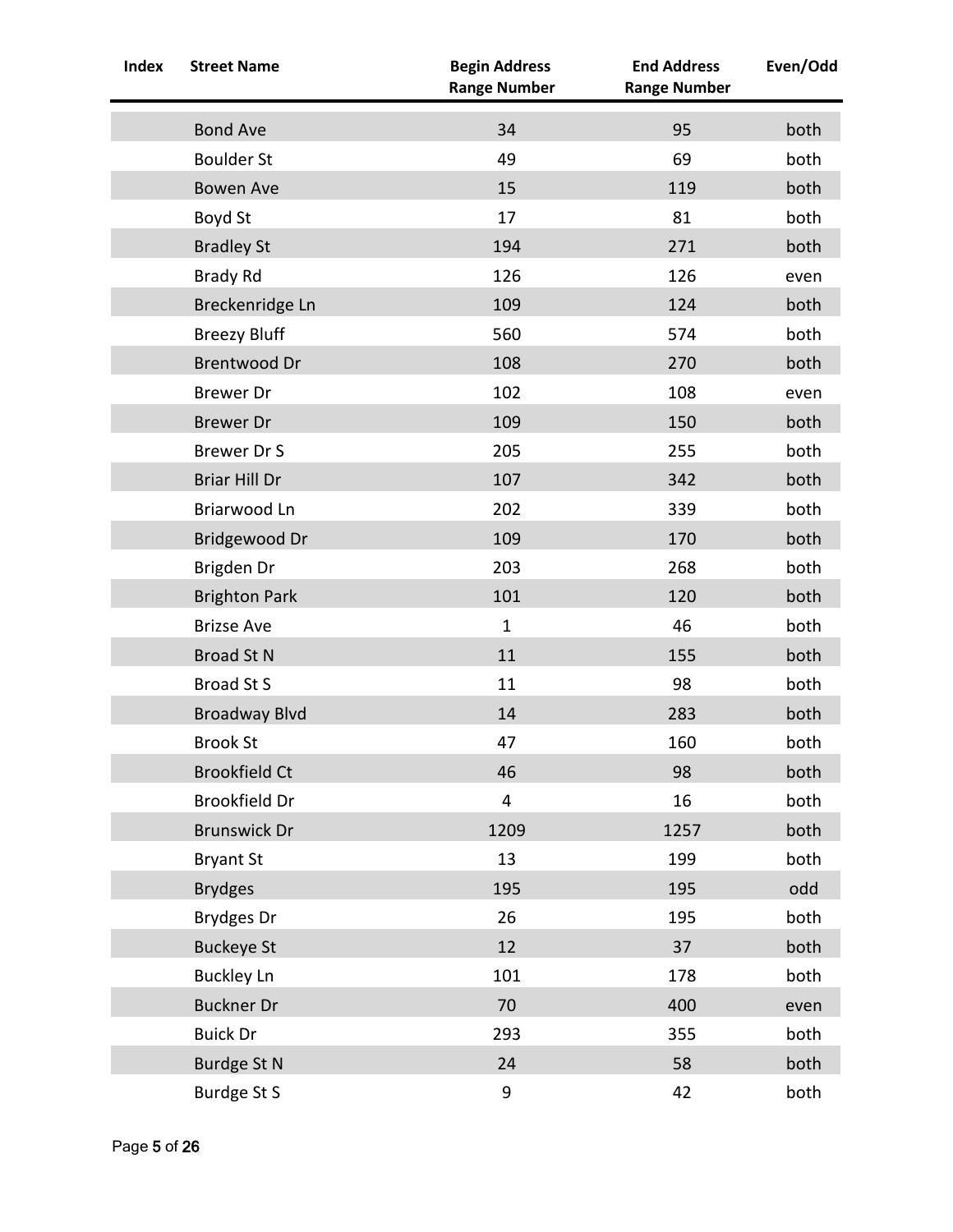| <b>Index</b> | <b>Street Name</b> | <b>Begin Address</b><br><b>Range Number</b> | <b>End Address</b><br><b>Range Number</b> | Even/Odd |
|--------------|--------------------|---------------------------------------------|-------------------------------------------|----------|
|              | Burdge St S        | 66                                          | 76                                        | both     |
|              | Burnham St E       | 12                                          | 402                                       | both     |
|              | Burnham St W       | 16                                          | 355                                       | both     |
|              | <b>Burr St</b>     | 10                                          | 349                                       | both     |
|              | <b>Butler St</b>   | 18                                          | 18                                        | even     |
|              | Bynum Dr           | 3                                           | 121                                       | both     |
|              | <b>Byron St</b>    | 11                                          | 96                                        | both     |
| $\mathcal C$ | Caine St           | 15                                          | 189                                       | both     |
|              | Calhoun St         | 23                                          | 255                                       | both     |
|              | Cambridge Dr       | 701                                         | 788                                       | both     |
|              | Cameron Dr         | 113                                         | 189                                       | both     |
|              | Canterbury Park    | 201                                         | 218                                       | both     |
|              | Capital Ave Ne     | $\overline{9}$                              | 1392                                      | both     |
|              | Capital Ave Sw     | $\mathbf{1}$                                | 3790                                      | both     |
|              | Carl Ave           | 16                                          | 300                                       | even     |
|              | Carlyle St         | 11                                          | 15                                        | odd      |
|              | Caroline St        | 14                                          | 52                                        | both     |
|              | Carver Rd          | 590                                         | 1881                                      | both     |
|              | Cascade Ct         | 1309                                        | 1317                                      | odd      |
|              | Cascade Dr         | 47                                          | 145                                       | both     |
|              | Cass St N          | 36                                          | 40                                        | both     |
|              | Cass St S          | 49                                          | 49                                        | odd      |
|              | Castleridge Dr     | 99                                          | 129                                       | both     |
|              | Cedar Ave N        | 7                                           | 97                                        | both     |
|              | Cedar Ave S        | $\overline{4}$                              | 100                                       | both     |
|              | Cedar Creek Dr     | 251                                         | 299                                       | both     |
|              | Central            | 176                                         | 176                                       | even     |
|              | Central St         | $\overline{7}$                              | 287                                       | both     |
|              | Central St W       | 208                                         | 208                                       | even     |
|              | Chalmers Dr        | 1177                                        | 1294                                      | both     |
|              | Champion St        | 73                                          | 434                                       | both     |
|              | Chapel Hill Dr     | 105                                         | 245                                       | both     |
|              | Chapel Hill Dr N   | 206                                         | 239                                       | both     |
|              | Charles E Pl       | 8                                           | 104                                       | both     |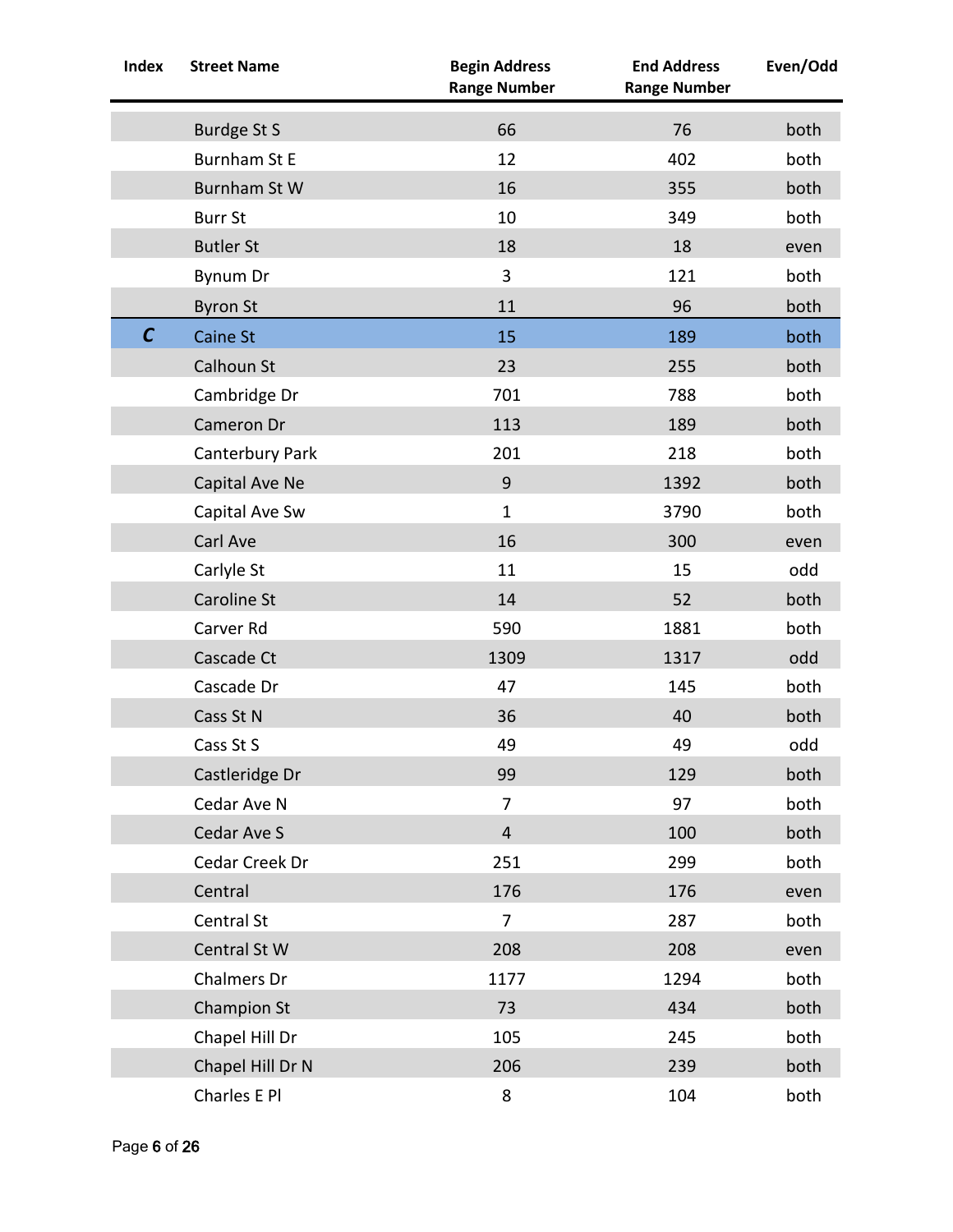| Index | <b>Street Name</b>  | <b>Begin Address</b><br><b>Range Number</b> | <b>End Address</b><br><b>Range Number</b> | Even/Odd |
|-------|---------------------|---------------------------------------------|-------------------------------------------|----------|
|       | <b>Charlotte St</b> | 10                                          | 46                                        | both     |
|       | Cherry Ln           | 104                                         | 127                                       | both     |
|       | Cherry St           | 52                                          | 321                                       | both     |
|       | Cherrywood Ln       | 100                                         | 205                                       | both     |
|       | Chestnut St         | 19                                          | 321                                       | both     |
|       | Christopher Ln      | 107                                         | 129                                       | both     |
|       | Christy Dr          | 109                                         | 140                                       | both     |
|       | Christy Rd          | 18                                          | 126                                       | both     |
|       | Circle Dr           | 41                                          | 155                                       | both     |
|       | <b>Claire St</b>    | 15                                          | 15                                        | odd      |
|       | Clark Rd            | 10                                          | 340                                       | both     |
|       | Clark St            | 12                                          | 124                                       | both     |
|       | Clay Ct             | 111                                         | 153                                       | odd      |
|       | Clay St             | 10                                          | 140                                       | both     |
|       | Cleveland St        | 44                                          | 85                                        | both     |
|       | Cliff St            | 11                                          | 505                                       | both     |
|       | <b>Clifton Pl</b>   | 100                                         | 112                                       | both     |
|       | Clinton Dr          | $\overline{2}$                              | 6                                         | even     |
|       | Clinton Dr E        | 10                                          | 45                                        | both     |
|       | Clinton Dr W        | 61                                          | 112                                       | both     |
|       | Clover Ln           | 108                                         | 339                                       | both     |
|       | Clubhouse Dr        | 100                                         | 120                                       | both     |
|       | College             | 175                                         | 175                                       | odd      |
|       | College St          | 24                                          | 200                                       | both     |
|       | <b>Colonial Pl</b>  | 56                                          | 68                                        | even     |
|       | Columbia Ave E      | 20                                          | 1944                                      | both     |
|       | Columbia Ave E      | 1945                                        | 1975                                      | odd      |
|       | Columbia Ave E      | 1976                                        | 2055                                      | both     |
|       | Columbia Ave W      | 50                                          | 5023                                      | both     |
|       | Columbia Avenue W   | 4075                                        | 4075                                      | odd      |
|       | Columbine Ln        | 33                                          | 46                                        | both     |
|       | Colvin Ave          | 15                                          | 19                                        | odd      |
|       | Congress St         | 12                                          | 45                                        | both     |
|       | Convis St           | 25                                          | 50                                        | both     |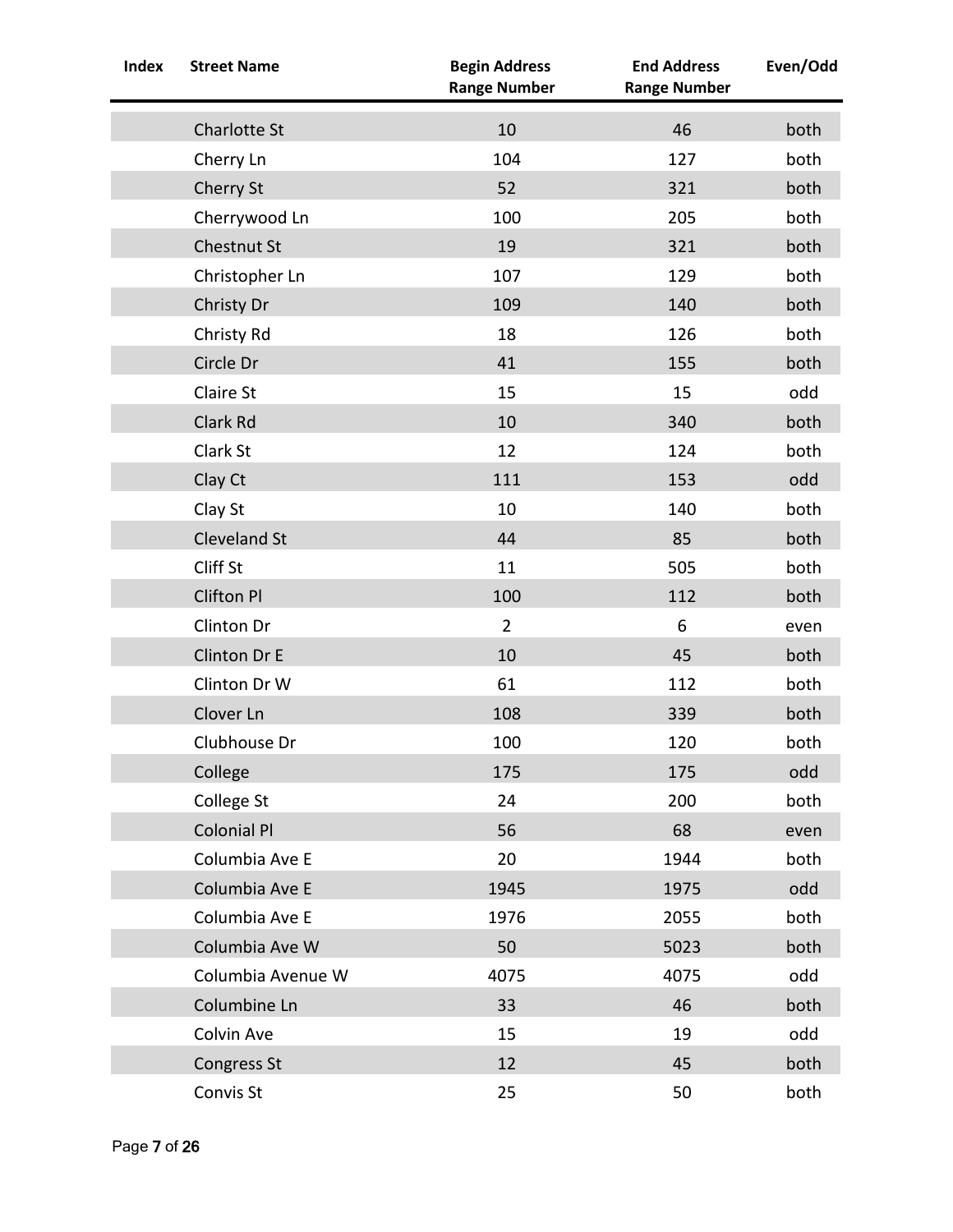| <b>Index</b> | <b>Street Name</b> | <b>Begin Address</b><br><b>Range Number</b> | <b>End Address</b><br><b>Range Number</b> | Even/Odd |
|--------------|--------------------|---------------------------------------------|-------------------------------------------|----------|
|              | Coolidge Ave W     | 11                                          | 125                                       | odd      |
|              | Cornell Dr         | 250                                         | 472                                       | both     |
|              | Cortez Ln          | 132                                         | 141                                       | both     |
|              | Corwin St          | 17                                          | 45                                        | both     |
|              | Country Club Blvd  | 10                                          | 616                                       | both     |
|              | Country Club Dr    | $\overline{4}$                              | 848                                       | even     |
|              | Country Club Ter   | 107                                         | 373                                       | both     |
|              | Country Pine Ln    | 100                                         | 500                                       | even     |
|              | Coventry Rd        | 401                                         | 417                                       | both     |
|              | Crest Dr           | 15                                          | 29                                        | odd      |
|              | Crest Ln           | 11                                          | 11                                        | odd      |
|              | Crestwood Dr       | 101                                         | 108                                       | both     |
|              | <b>Curtis Ave</b>  | 220                                         | 270                                       | both     |
|              | Cynthia St         | 6                                           | 39                                        | both     |
| D            | Dahlia Dr          | 5500                                        | 5750                                      | both     |
|              | Dane Ct            | $\overline{2}$                              | 4                                         | even     |
|              | Darragh Dr         | 103                                         | 163                                       | both     |
|              | Davidson Dr        | 147                                         | 183                                       | both     |
|              | Deboer Dr          | 184                                         | 219                                       | both     |
|              | Deer Path Ln       | 103                                         | 292                                       | both     |
|              | Del Rio Ln         | 149                                         | 156                                       | both     |
|              | Denso Rd           | $\mathbf 1$                                 | 1551                                      | odd      |
|              | Devoll Ct          | 107                                         | 127                                       | both     |
|              | Devon Rd           | 200                                         | 325                                       | both     |
|              | Devonshire Ct      | 106                                         | 123                                       | both     |
|              | Dickman Rd W       | 216                                         | 5701                                      | both     |
|              | Division Dr        | 2031                                        | 3451                                      | odd      |
|              | Division St N      | 10                                          | 156                                       | both     |
|              | Division St S      | 25                                          | 86                                        | both     |
|              | Douglas St         | 12                                          | 62                                        | both     |
|              | Doverdale Ln       | 101                                         | 126                                       | both     |
|              | Dunham Dr          | 133                                         | 352                                       | both     |
|              | <b>Dunning Ave</b> | $\overline{9}$                              | 157                                       | both     |
|              | E Michigan Ave     | 161                                         | 161                                       | odd      |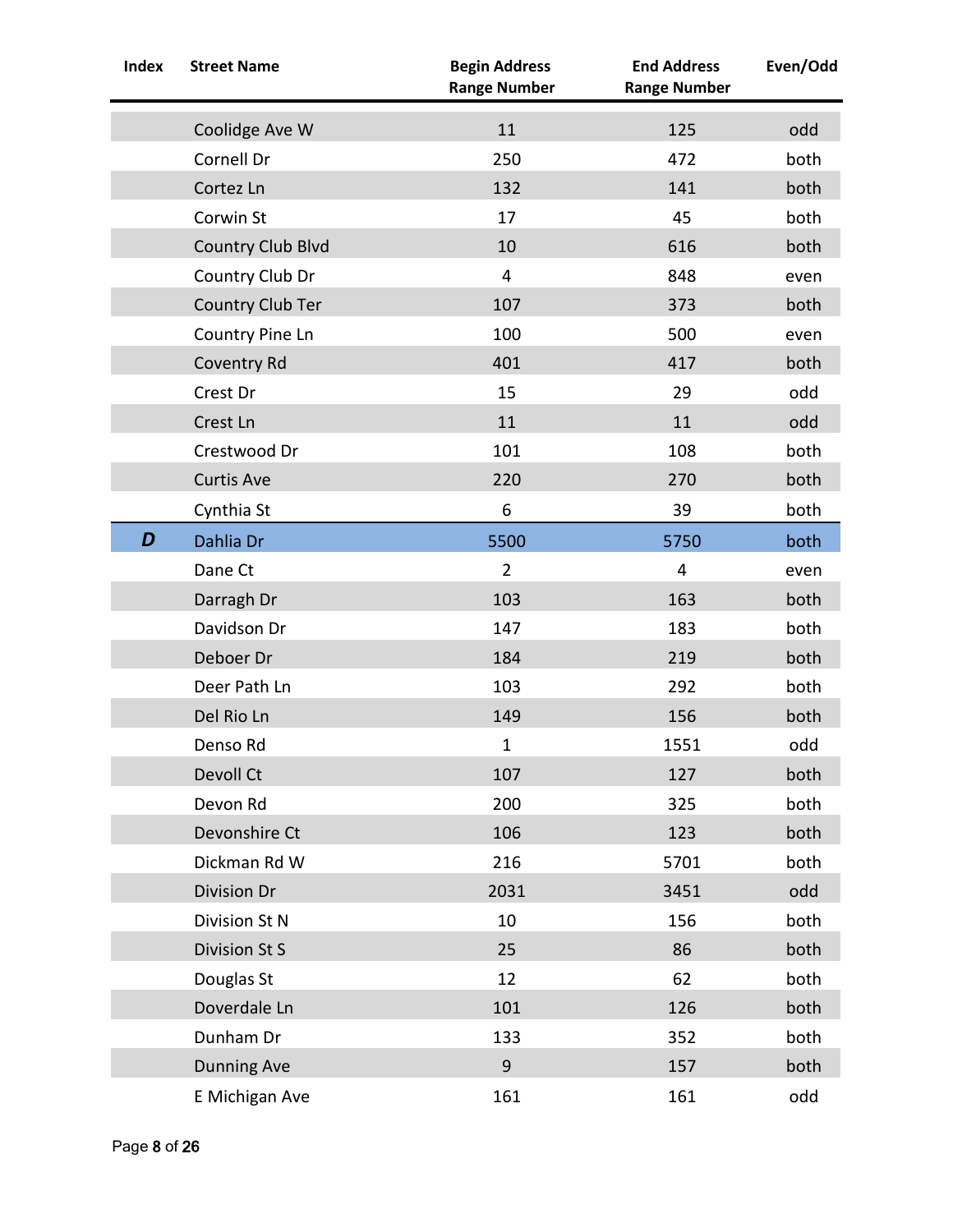| Index | <b>Street Name</b>   | <b>Begin Address</b><br><b>Range Number</b> | <b>End Address</b><br><b>Range Number</b> | Even/Odd |
|-------|----------------------|---------------------------------------------|-------------------------------------------|----------|
| E     | Eagle St             | 9                                           | 16                                        | both     |
|       | East Airport Rd      | 2582                                        | 2582                                      | even     |
|       | East Ave             | 375                                         | 375                                       | odd      |
|       | East Ave N           | 15                                          | 529                                       | both     |
|       | East Ave S           | 11                                          | 89                                        | both     |
|       | Eastfield Dr         | 509                                         | 821                                       | odd      |
|       | Eastway Dr N         | 180                                         | 214                                       | both     |
|       | Eastway Dr S         | 205                                         | 241                                       | both     |
|       | Eastway Pl           | 114                                         | 134                                       | both     |
|       | Eaton St             | 194                                         | 336                                       | both     |
|       | Echo St              | $\overline{7}$                              | 47                                        | both     |
|       | Edgebrook Dr         | 104                                         | 220                                       | both     |
|       | Edgehill Dr          | 172                                         | 245                                       | both     |
|       | Edgehill Pl          | 802                                         | 848                                       | even     |
|       | Edison St S          | 28                                          | 280                                       | both     |
|       | Eel St               | 363                                         | 371                                       | both     |
|       | <b>Eldred St</b>     | 12                                          | 630                                       | both     |
|       | Eldredge St          | 18                                          | 181                                       | both     |
|       | Elizabeth St         | 8                                           | 107                                       | both     |
|       | Elm St               | 17                                          | 409                                       | both     |
|       | Elsinore Ln          | 100                                         | 124                                       | both     |
|       | <b>Elsmere Ave</b>   | 12                                          | 37                                        | both     |
|       | <b>Emerald Ave</b>   | 18                                          | 93                                        | both     |
|       | <b>Emmett St E</b>   | 16                                          | 890                                       | both     |
|       | Emmett St W          | 65                                          | 181                                       | both     |
|       | <b>Enlow Ct</b>      | 3                                           | 22                                        | both     |
|       | <b>Euclid Ave</b>    | 15                                          | 118                                       | both     |
|       | Evans St             | 15                                          | 45                                        | both     |
|       | <b>Everett Ave</b>   | 16                                          | 92                                        | both     |
|       | Ewald St             | 3                                           | 3                                         | odd      |
| F     | <b>Fairfield Ave</b> | 117                                         | 591                                       | both     |
|       | Fairhome Ave         | 19                                          | 166                                       | both     |
|       | <b>Fairview Ave</b>  | $\overline{4}$                              | 112                                       | both     |
|       | Fairway Dr           | 108                                         | 171                                       | both     |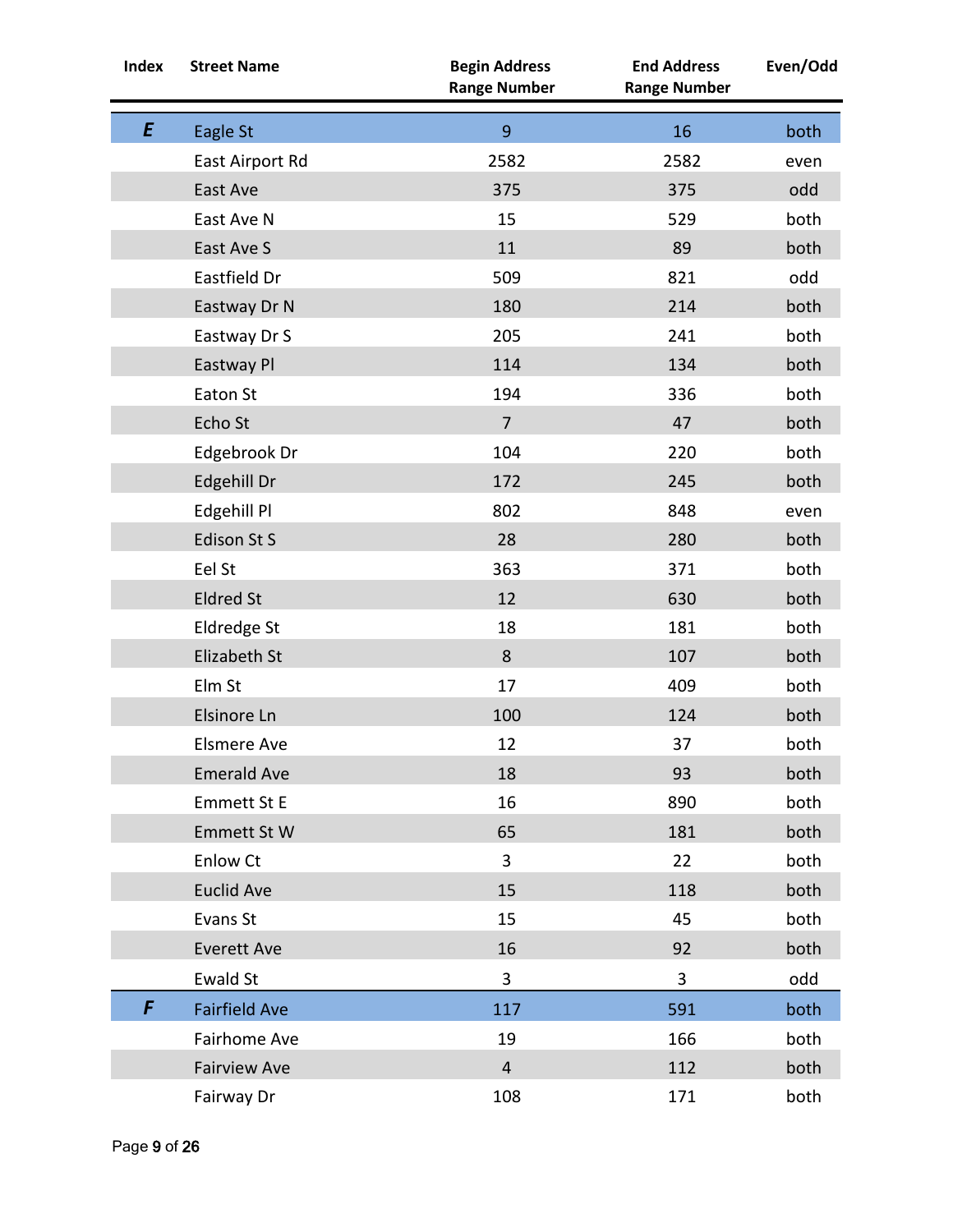| <b>Index</b> | <b>Street Name</b>            | <b>Begin Address</b><br><b>Range Number</b> | <b>End Address</b><br><b>Range Number</b> | Even/Odd |
|--------------|-------------------------------|---------------------------------------------|-------------------------------------------|----------|
|              | Ferndale Ct                   | 18                                          | 48                                        | both     |
|              | First St                      | 8                                           | 90                                        | even     |
|              | Flora Ln                      | 106                                         | 139                                       | both     |
|              | Floral Dr                     | 124                                         | 202                                       | both     |
|              | Fonda Ave                     | 14                                          | 72                                        | both     |
|              | Forest St                     | 16                                          | 28                                        | both     |
|              | Forestview Dr                 | 123                                         | 130                                       | both     |
|              | <b>Foster Ave</b>             | 9                                           | 207                                       | both     |
|              | Foster Dr                     | 15                                          | 67                                        | both     |
|              | Fountain St E                 | 79                                          | 256                                       | both     |
|              | Fountain St W                 | 11                                          | 218                                       | both     |
|              | Fourth St                     | $\overline{7}$                              | 75                                        | both     |
|              | Fox Ave                       | $\overline{3}$                              | 208                                       | both     |
|              | Frances Dr                    | 110                                         | 186                                       | both     |
|              | Franklin St                   | 12                                          | 47                                        | both     |
|              | Frederick St                  | 21                                          | 21                                        | odd      |
|              | Freedom Lane                  | 100                                         | 408                                       | both     |
|              | Frelinghuysen Ave             | 14                                          | 144                                       | both     |
|              | <b>Fremont Pl</b>             | 15                                          | 22                                        | both     |
|              | <b>Fremont St</b>             | 25                                          | 363                                       | both     |
|              | Frisbie Ave                   | 14                                          | 145                                       | both     |
|              | Fritz Keiper Blvd             | 201                                         | 795                                       | both     |
|              | <b>Fuller Rd</b>              | 127                                         | 178                                       | both     |
| G            | Gardenia St                   | 25                                          | 131                                       | both     |
|              | Garfield Ave                  | 155                                         | 374                                       | both     |
|              | <b>Garrison Ave</b>           | 8                                           | 209                                       | both     |
|              | Garrison Rd                   | 374                                         | 541                                       | both     |
|              | Geiger Ave                    | 11                                          | 150                                       | both     |
|              | Geislinger Dr                 | 200                                         | 200                                       | even     |
|              | <b>General Fred Gordon Dr</b> | 299                                         | 326                                       | both     |
|              | Geneva Ave                    | 109                                         | 133                                       | both     |
|              | George B Pl                   | 16                                          | 20                                        | even     |
|              | <b>Gethings Cir</b>           | 100                                         | 322                                       | both     |
|              | Gethings Rd                   | 2010                                        | 3420                                      | both     |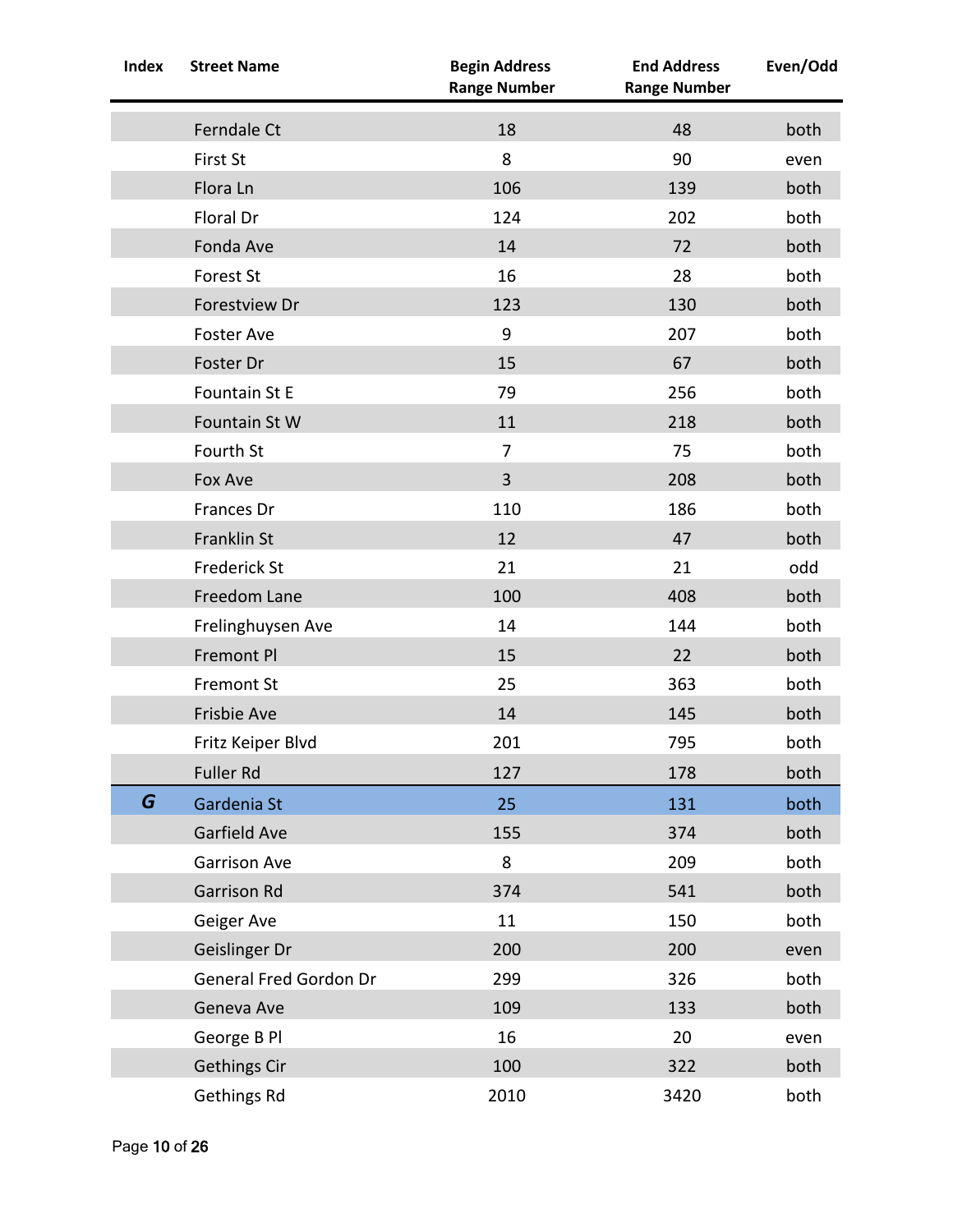| <b>Index</b> | <b>Street Name</b>        | <b>Begin Address</b><br><b>Range Number</b> | <b>End Address</b><br><b>Range Number</b> | Even/Odd |
|--------------|---------------------------|---------------------------------------------|-------------------------------------------|----------|
|              | Gilbert St                | 15                                          | 16                                        | both     |
|              | Glencroft Ln              | 922                                         | 976                                       | both     |
|              | Glenn Cross Rd            | 5066                                        | 5695                                      | both     |
|              | Glenn Valley Dr           | 5020                                        | 5430                                      | both     |
|              | Glenwood Ave              | 10                                          | 56                                        | both     |
|              | Goguac St E               | 16                                          | 63                                        | both     |
|              | Goguac St E               | 64                                          | 70                                        | even     |
|              | Goguac St E               | 71                                          | 93                                        | both     |
|              | Goguac St W               | 10                                          | 1923                                      | both     |
|              | Goguac W                  | 777                                         | 777                                       | odd      |
|              | Golden Ave                | 24                                          | 30                                        | both     |
|              | Golden Ave                | 31                                          | 35                                        | odd      |
|              | Golden Ave                | 36                                          | 390                                       | both     |
|              | Goodale Ave E             | 11                                          | 220                                       | both     |
|              | Goodale Ave W             | 12                                          | 323                                       | both     |
|              | Gordon Blvd               | 10                                          | 73                                        | both     |
|              | Gould St                  | 14                                          | 14                                        | even     |
|              | <b>Grand Ave</b>          | 39                                          | 105                                       | both     |
|              | <b>Grand Blvd</b>         | $\mathbf{1}$                                | 181                                       | both     |
|              | Grand Blvd Ct             | $\mathbf{1}$                                | $\mathbf{1}$                              | odd      |
|              | <b>Grand Circle Ave E</b> | 5                                           | 94                                        | both     |
|              | Grand Circle Ave W        | $\overline{2}$                              | 92                                        | both     |
|              | <b>Grand Trunk Ave</b>    | 47                                          | 200                                       | both     |
|              | <b>Grandview Ct</b>       | 16                                          | 54                                        | both     |
|              | <b>Grant St</b>           | 47                                          | 64                                        | both     |
|              | Graves Ave                | 12                                          | 255                                       | both     |
|              | Greble St                 | 11                                          | 68                                        | both     |
|              | Green St                  | 19                                          | 162                                       | both     |
|              | Greenridge Rd             | 703                                         | 746                                       | both     |
|              | Greentree Blvd            | 30                                          | 80                                        | even     |
|              | Greentree Ln              | 90                                          | 120                                       | even     |
|              | Greenwood Ave             | 14                                          | 276                                       | both     |
|              | <b>Grenville St</b>       | 79                                          | 183                                       | both     |
|              | Griffin Ct                | 8                                           | 91                                        | both     |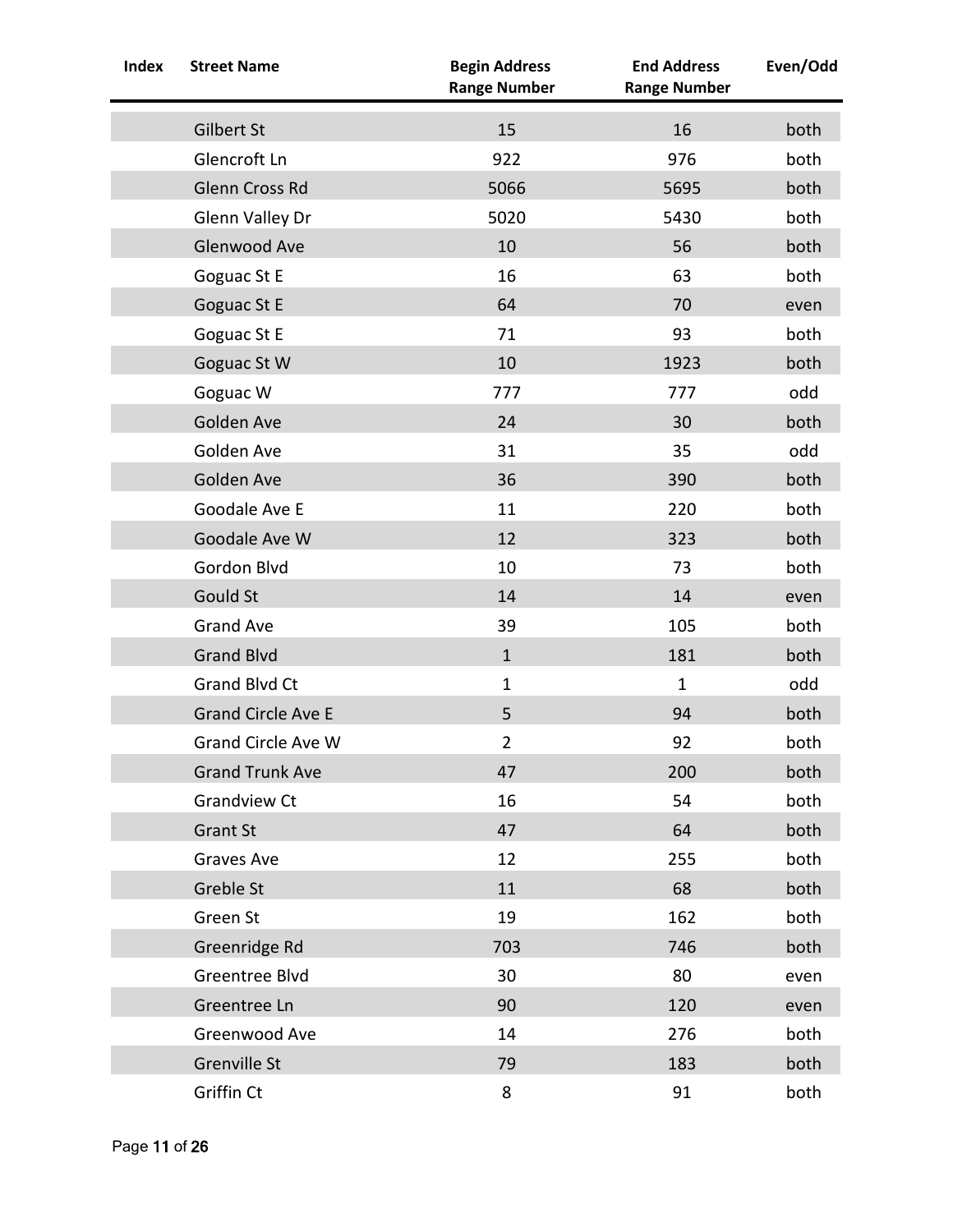| <b>Index</b> | <b>Street Name</b>          | <b>Begin Address</b><br><b>Range Number</b> | <b>End Address</b><br><b>Range Number</b> | Even/Odd |
|--------------|-----------------------------|---------------------------------------------|-------------------------------------------|----------|
|              | <b>Griffin St</b>           | 35                                          | 90                                        | both     |
|              | Grove St                    | 103                                         | 267                                       | both     |
|              | <b>Groveland St</b>         | 8                                           | 92                                        | both     |
|              | <b>Guest St</b>             | 10                                          | 105                                       | both     |
|              | Guila Ct                    | 111                                         | 135                                       | both     |
| H            | <b>Hamblin Ave</b>          | 35                                          | 669                                       | both     |
|              | Hamblin Ave E               | $\overline{2}$                              | 96                                        | both     |
|              | Hamilton Ln E               | 97                                          | 615                                       | both     |
|              | Hamilton Ln W               | 65                                          | 476                                       | both     |
|              | Hancock Ct                  | 15                                          | 54                                        | both     |
|              | Hannah St                   | 11                                          | 69                                        | both     |
|              | Hanover St                  | 9                                           | 198                                       | both     |
|              | Harmonia Rd                 | 1140                                        | 1140                                      | even     |
|              | Harold St                   | 15                                          | 31                                        | both     |
|              | Harper Village Dr           | 12765                                       | 12765                                     | odd      |
|              | Harris Ave                  | 14                                          | 200                                       | both     |
|              | Harrison St                 | 9                                           | 89                                        | both     |
|              | Harts Lake Rd               | 1020                                        | 1045                                      | both     |
|              | Harvard Ct                  | 11                                          | 17                                        | both     |
|              | Harvard St                  | 9                                           | 186                                       | both     |
|              | Harvest Ln                  | 16                                          | 35                                        | both     |
|              | Hayman Ave                  | 16                                          | 16                                        | even     |
|              | Hazel St                    | $\overline{4}$                              | 197                                       | both     |
|              | Hazelwood Ct E              | $\mathbf{1}$                                | 68                                        | both     |
|              | Hazelwood Ct W              | 15                                          | 23                                        | both     |
|              | Heather Hills Dr            | 101                                         | 126                                       | even     |
|              | Heather Ridge Rd            | 11                                          | 141                                       | both     |
|              | <b>Hedges Rd</b>            | 12610                                       | 13401                                     | both     |
|              | Helen M Montgomery Ave E    | $\overline{2}$                              | $\overline{2}$                            | even     |
|              | Helen M Montgomery Ave<br>W | 12                                          | 196                                       | both     |
|              | Helmer Rd N                 | 98                                          | 271                                       | both     |
|              | Helmer Rd S                 | 12018                                       | 15851                                     | both     |
|              | Heritage Oak Ln             | $\overline{2}$                              | $\boldsymbol{9}$                          | both     |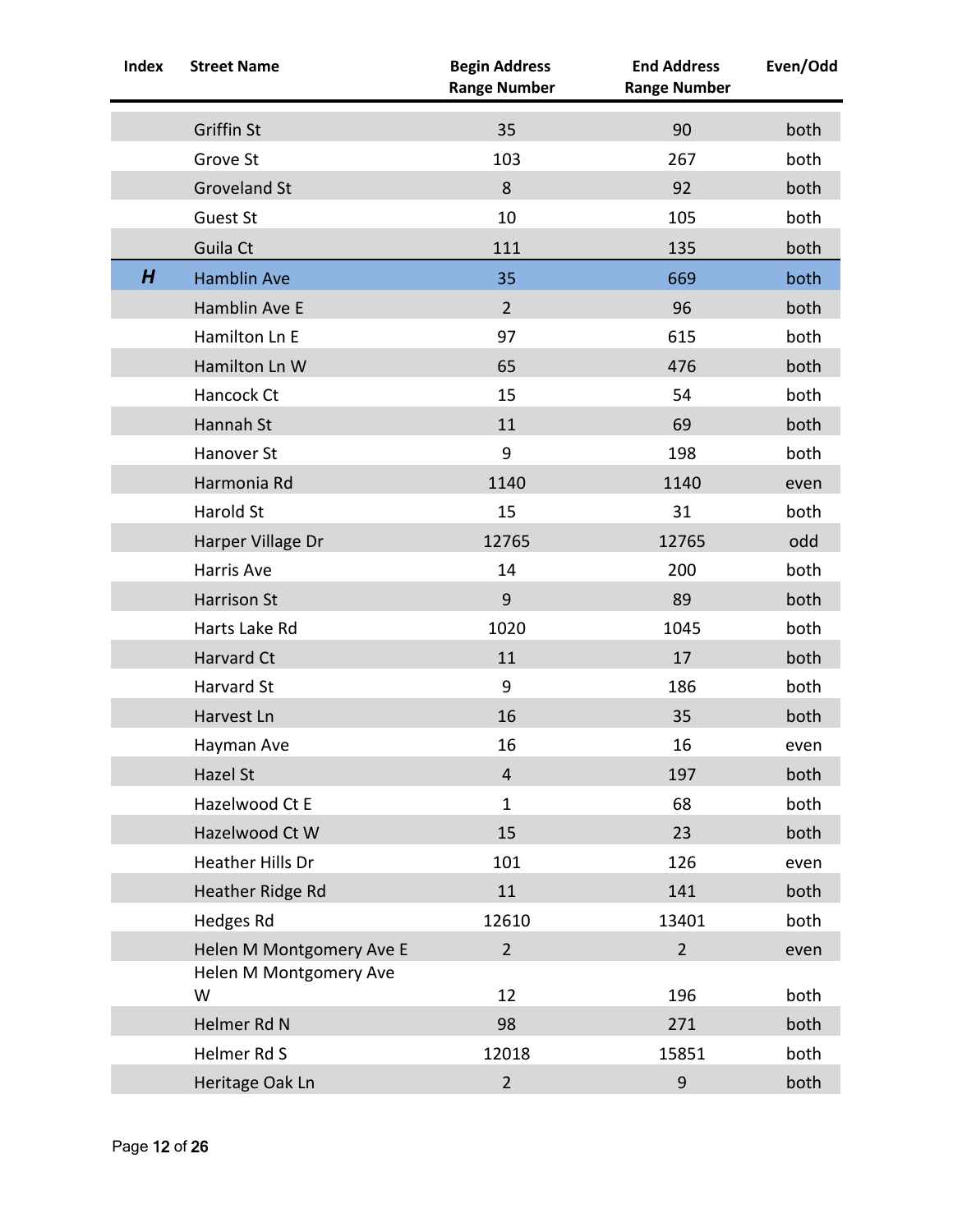| <b>Index</b> | <b>Street Name</b>        | <b>Begin Address</b><br><b>Range Number</b> | <b>End Address</b><br><b>Range Number</b> | Even/Odd |
|--------------|---------------------------|---------------------------------------------|-------------------------------------------|----------|
|              | Herman Dr                 | 4                                           | 54                                        | both     |
|              | Hiawatha Cove Trl S       | $\mathbf{1}$                                | 3                                         | odd      |
|              | Hiawatha Dr               | $\mathbf{1}$                                | 44                                        | both     |
|              | Hickory Ln                | 27                                          | 87                                        | both     |
|              | High St                   | 7                                           | 102                                       | both     |
|              | <b>Highland Ave</b>       | $\overline{3}$                              | 389                                       | both     |
|              | <b>Highland Blvd W</b>    | 709                                         | 1922                                      | both     |
|              | <b>Highway St</b>         | 14                                          | 120                                       | both     |
|              | Hill Brady                | 1475                                        | 1475                                      | odd      |
|              | Hill-Brady Rd             | 30                                          | 1525                                      | both     |
|              | Hill-Brady Rd N           | 181                                         | 215                                       | odd      |
|              | Hillbrook Dr              | 935                                         | 985                                       | both     |
|              | <b>Hillcrest Ct</b>       | 10                                          | 35                                        | both     |
|              | Hillsdale St              | 96                                          | 222                                       | both     |
|              | Hinman Ave N              | 13                                          | 75                                        | both     |
|              | Hinman Ave S              | 10                                          | 35                                        | both     |
|              | Hoag St                   | 29                                          | 90                                        | both     |
|              | Honey Ln                  | 143                                         | 298                                       | both     |
|              | Horizon Dr                | 5220                                        | 5271                                      | both     |
|              | Horton Ave                | 9                                           | 51                                        | both     |
|              | <b>Houston St</b>         | 75                                          | 75                                        | odd      |
|              | <b>Howland St</b>         | 25                                          | 336                                       | both     |
|              | <b>Hubbard St</b>         | 21                                          | 216                                       | both     |
|              | <b>Hubbard St</b>         | 217                                         | 299                                       | odd      |
|              | <b>Hubbard St</b>         | 300                                         | 585                                       | both     |
|              | Hubert St                 | 33                                          | 69                                        | odd      |
|              | <b>Hudson Ave</b>         | 182                                         | 182                                       | even     |
|              | Hunter St                 | 181                                         | 426                                       | both     |
|              | Hupp Rd                   | 544                                         | 608                                       | both     |
|              | Huron Trl                 | 4651                                        | 4651                                      | odd      |
| I            | Iden St                   | 15                                          | 15                                        | odd      |
|              | <b>Illinois St</b>        | 14                                          | 122                                       | both     |
|              | Independence Ave          | 174                                         | 174                                       | even     |
|              | <b>Industrial Park Dr</b> | 555                                         | 555                                       | odd      |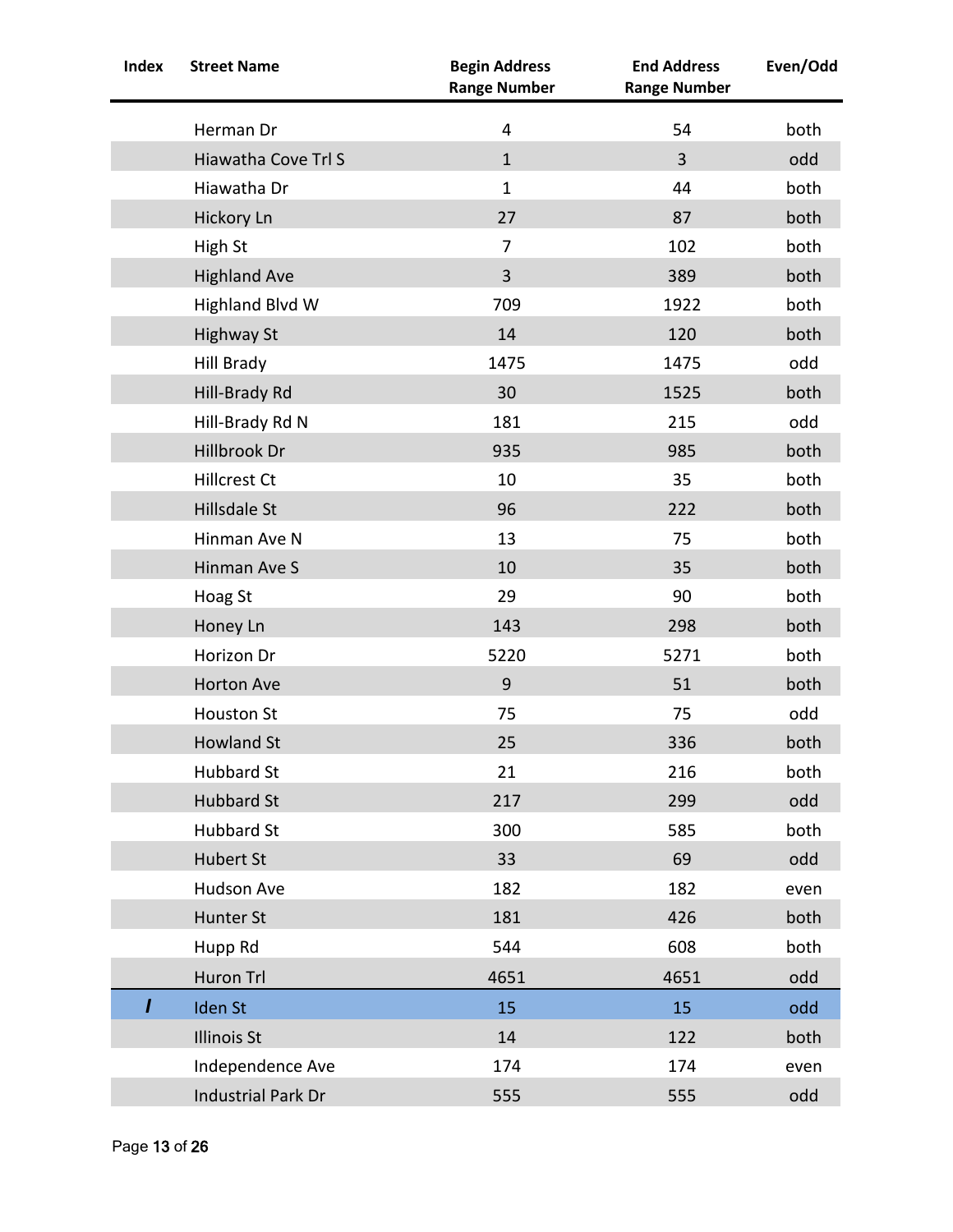| <b>Index</b>     | <b>Street Name</b>    | <b>Begin Address</b><br><b>Range Number</b> | <b>End Address</b><br><b>Range Number</b> | Even/Odd |
|------------------|-----------------------|---------------------------------------------|-------------------------------------------|----------|
|                  | Ingram St             | 715                                         | 788                                       | both     |
|                  | Inn Rd                | 11                                          | 118                                       | both     |
|                  | Iroquois Ave          | 119                                         | 2025                                      | both     |
|                  | Irving Park Dr        | 115                                         | 246                                       | both     |
|                  | Ivanhoe St            | 20                                          | 48                                        | even     |
| J                | Jacaranda Dr          | 25                                          | 286                                       | both     |
|                  | Jackson St W          | $\mathbf{1}$                                | 950                                       | both     |
|                  | James St              | 9                                           | 172                                       | both     |
|                  | Jameson Ave W         | 250                                         | 409                                       | both     |
|                  | Janoah Ave            | 15                                          | 44                                        | both     |
|                  | Jean Ln               | 503                                         | 612                                       | both     |
|                  | Jennings Ln           | 620                                         | 626                                       | both     |
|                  | Jennings Lndg         | 301                                         | 618                                       | both     |
|                  | Jennings Rd           | 54                                          | 180                                       | both     |
|                  | Jericho Rd            | 14                                          | 120                                       | both     |
|                  | Joe Stone Dr          | 315                                         | 373                                       | both     |
|                  | John R St             | $\overline{2}$                              | 15                                        | both     |
|                  | Jordan St             | 13                                          | 155                                       | both     |
|                  | Jordan St             | 176                                         | 259                                       | both     |
|                  | Juniper St            | 8                                           | 20                                        | even     |
| $\boldsymbol{K}$ | Kedzie Ct             | 31                                          | 41                                        | both     |
|                  | Keith Dr              | 16                                          | 87                                        | both     |
|                  | Kelley Ave            | 5                                           | 85                                        | both     |
|                  | <b>Kellogg Square</b> | $\mathbf{1}$                                | $\mathbf{1}$                              | odd      |
|                  | Kellogg St            | 15                                          | 311                                       | both     |
|                  | Kelwood Ln            | 103                                         | 167                                       | both     |
|                  | Kendall St N          | 32                                          | 441                                       | both     |
|                  | Kendall St S          | 33                                          | 235                                       | both     |
|                  | Kenosha St            | 38                                          | 91                                        | both     |
|                  | Kensington Cir        | 100                                         | 305                                       | both     |
|                  | Kensington Ct         | 101                                         | 135                                       | both     |
|                  | <b>Keystone Dr</b>    | 140                                         | 150                                       | even     |
|                  | Kimber Ave            | 8                                           | 55                                        | both     |
|                  | Kingman Ave E         | 14                                          | 230                                       | both     |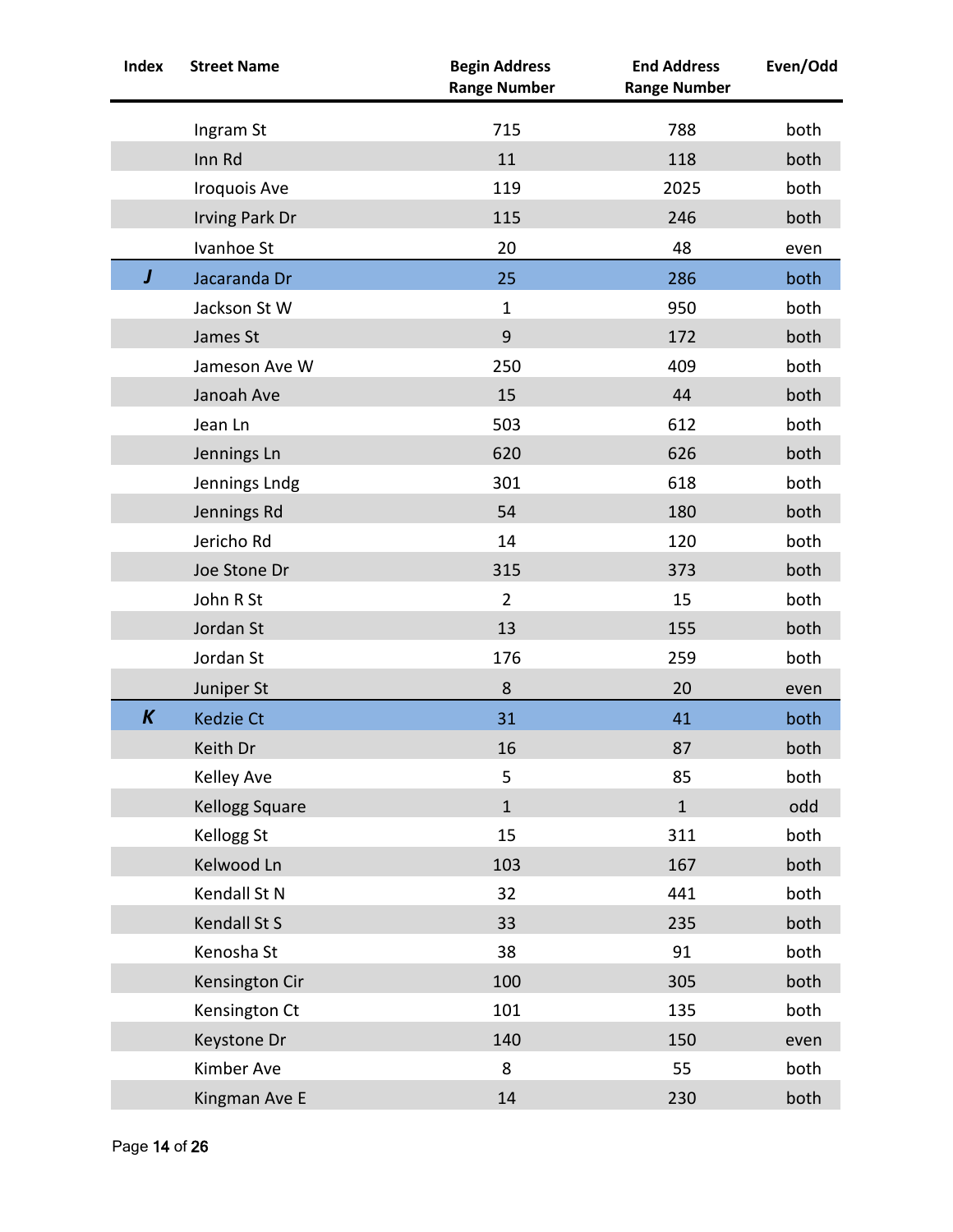| <b>Index</b> | <b>Street Name</b> | <b>Begin Address</b><br><b>Range Number</b> | <b>End Address</b><br><b>Range Number</b> | Even/Odd |
|--------------|--------------------|---------------------------------------------|-------------------------------------------|----------|
|              | Kingman Ave W      | 15                                          | 96                                        | both     |
|              | Kings Ct           | 100                                         | 131                                       | both     |
|              | Kingsbury Ct       | 100                                         | 124                                       | both     |
|              | Kirkpatrick Dr     | 108                                         | 152                                       | both     |
|              | Knapp              | 110                                         | 110                                       | even     |
|              | Knapp Dr           | 50                                          | 268                                       | even     |
|              | Knollwood Dr       | 640                                         | 746                                       | both     |
|              | Krum Strasse N     | $\overline{7}$                              | 11                                        | odd      |
|              | Krum Strasse S     | 12                                          | 12                                        | even     |
|              | Kulp Ct            | 10                                          | 19                                        | both     |
| L            | Lacey              | 159                                         | 159                                       | odd      |
|              | Lacey Ave          | 118                                         | 179                                       | both     |
|              | Lafayette St       | 18                                          | 1000                                      | even     |
|              | Lakefront Dr       | 92                                          | 116                                       | both     |
|              | Lakeshire Rd       | 100                                         | 277                                       | both     |
|              | Lakeshore Dr       | 209                                         | 351                                       | both     |
|              | Lakeside Dr        | 12                                          | 64                                        | both     |
|              | Lakeside Dr S      | 1102                                        | 1206                                      | both     |
|              | Lakeview Ave       | 124                                         | 1338                                      | both     |
|              | Lakewood Dr        | 104                                         | 153                                       | both     |
|              | Lamora Ave         | 15                                          | 159                                       | both     |
|              | Lancaster Cir      | 106                                         | 111                                       | both     |
|              | Langley Rd E       | 6                                           | 95                                        | both     |
|              | Langley Rd W       | 89                                          | 163                                       | both     |
|              | Laramie Ct         | 10                                          | 29                                        | both     |
|              | Lark St            | 15                                          | 53                                        | both     |
|              | Lasalle St         | 5                                           | 48                                        | both     |
|              | Lathrop Ave        | 29                                          | 258                                       | both     |
|              | Latimer Ln         | 200                                         | 251                                       | both     |
|              | Latta St           | 11                                          | 88                                        | both     |
|              | Laura Lane         | $\mathbf{1}$                                | 122                                       | both     |
|              | Laurel Dr          | 20                                          | 301                                       | both     |
|              | Lavista Blvd N     | 6                                           | 153                                       | both     |
|              | Lavista Blvd S     | $\overline{3}$                              | 350                                       | both     |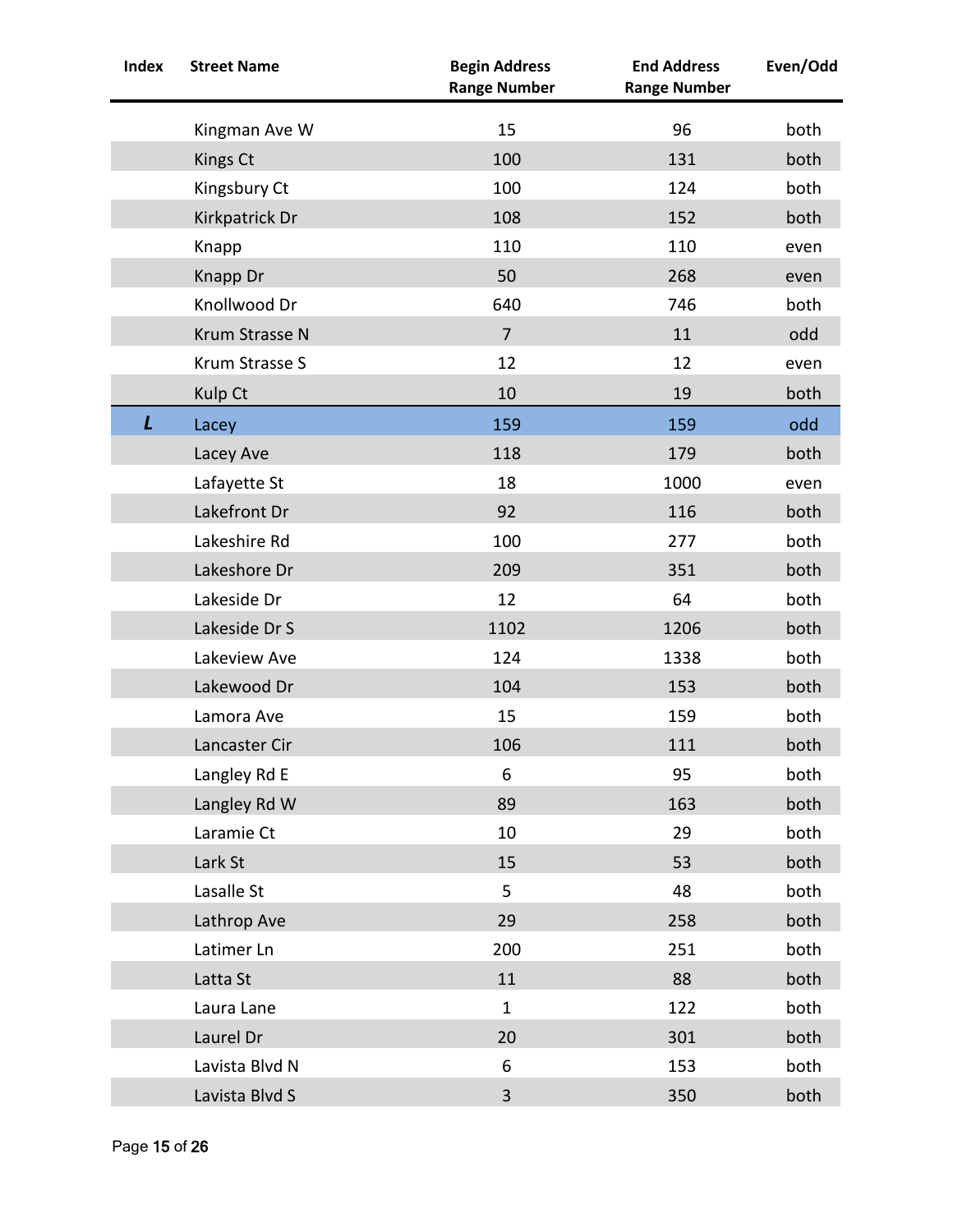| <b>Index</b> | <b>Street Name</b> | <b>Begin Address</b><br><b>Range Number</b> | <b>End Address</b><br><b>Range Number</b> | Even/Odd |
|--------------|--------------------|---------------------------------------------|-------------------------------------------|----------|
|              | Lawler Ave         | 34                                          | 50                                        | both     |
|              | Leitch Dr          | 15                                          | 85                                        | both     |
|              | Leland Dr N        | 104                                         | 153                                       | both     |
|              | Leland Dr S        | 202                                         | 264                                       | both     |
|              | Lenon St           | 85                                          | 85                                        | odd      |
|              | Leonard Wood Dr    | 24                                          | 75                                        | both     |
|              | Liberty St         | 45                                          | 45                                        | odd      |
|              | Lillie Ave         | 101                                         | 143                                       | both     |
|              | Limit St           | 54                                          | 374                                       | both     |
|              | Lincoln Blvd N     | 114                                         | 344                                       | both     |
|              | Lincoln Blvd S     | 115                                         | 174                                       | both     |
|              | Lincoln Hill Dr    | 160                                         | 518                                       | both     |
|              | Lincolnwood Dr     | 102                                         | 192                                       | both     |
|              | Linden St          | 15                                          | 19                                        | both     |
|              | Lindsay St         | 245                                         | 265                                       | both     |
|              | Linwood Ave        | 610                                         | 650                                       | both     |
|              | Loch Haven Ln      | 44                                          | 57                                        | both     |
|              | Logan St           | 17                                          | 95                                        | both     |
|              | Logistics Dr       | 2200                                        | 2500                                      | even     |
|              | Lois Dr            | 115                                         | 299                                       | both     |
|              | Lourim Ct          | $\mathbf{1}$                                | 38                                        | both     |
|              | Loyd Dr            | 107                                         | 131                                       | odd      |
|              | Lucille Ave        | 396                                         | 396                                       | even     |
|              | Ludwig             | 218                                         | 218                                       | even     |
|              | Ludwig Ave         | 161                                         | 231                                       | both     |
|              | Lyndale Ct         | 16                                          | 46                                        | even     |
|              | Lynwood Dr         | $\mathbf{1}$                                | 236                                       | both     |
|              | Lynwood Ln         | 160                                         | 182                                       | both     |
| M            | <b>Magner St</b>   | 11                                          | 32                                        | both     |
|              | Magnolia Ave       | 14                                          | 183                                       | both     |
|              | Main St            | 48                                          | 460                                       | both     |
|              | Manchester St W    | 66                                          | 296                                       | both     |
|              | Maple Ct           | 14                                          | 14                                        | even     |
|              | Maple Grove Ave    | 3                                           | 80                                        | both     |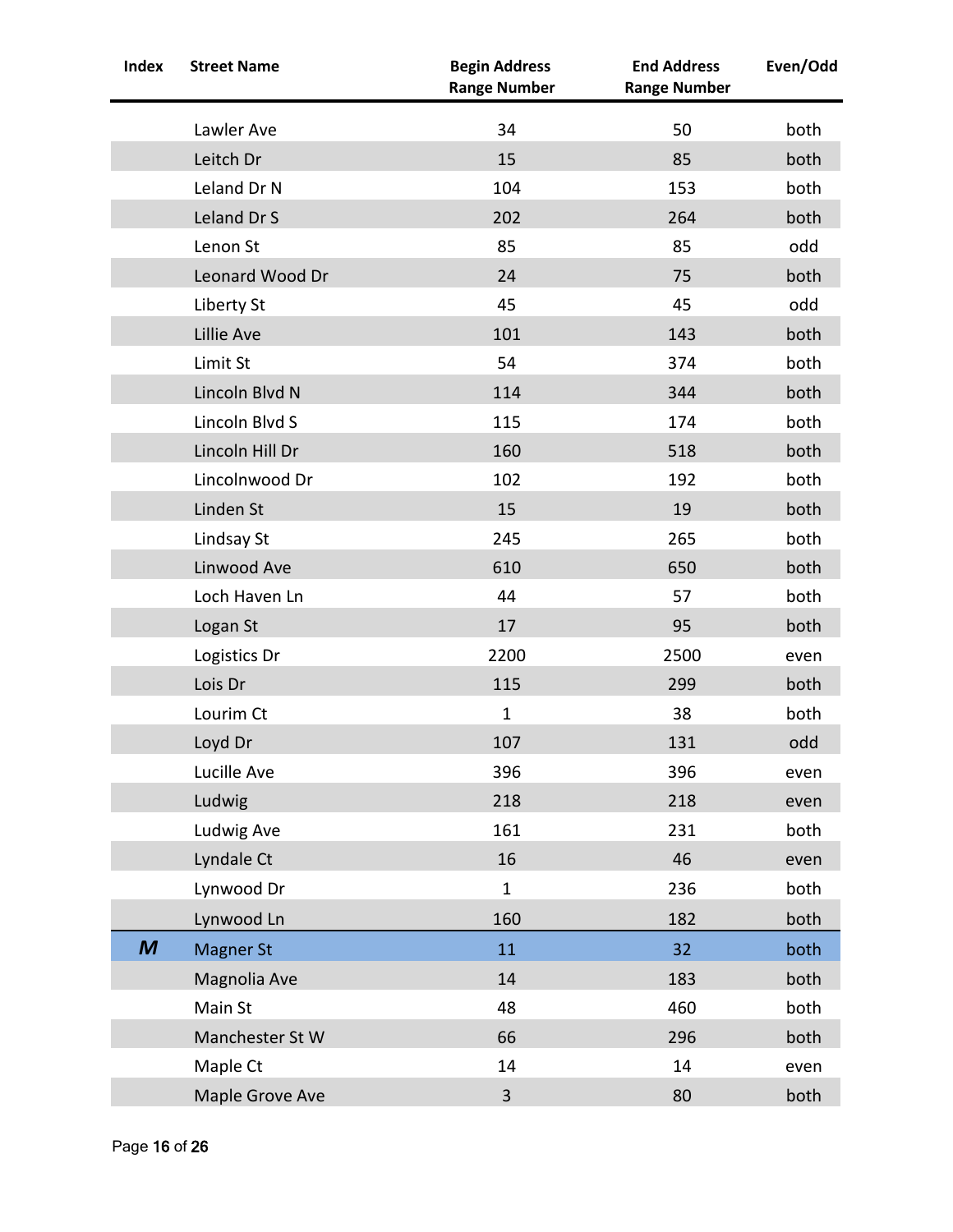| <b>Index</b> | <b>Street Name</b>    | <b>Begin Address</b><br><b>Range Number</b> | <b>End Address</b><br><b>Range Number</b> | Even/Odd |
|--------------|-----------------------|---------------------------------------------|-------------------------------------------|----------|
|              | Maple Pl              | 19                                          | 19                                        | odd      |
|              | Maple Ter             | 11                                          | 123                                       | both     |
|              | Margaret St           | 33                                          | 80                                        | both     |
|              | Marine Dr             | 15                                          | 45                                        | odd      |
|              | Marjorie St           | 31                                          | 118                                       | both     |
|              | <b>Marsh Point</b>    | 278                                         | 290                                       | even     |
|              | Martha Dr             | 203                                         | 267                                       | both     |
|              | Mary St               | 12                                          | 100                                       | even     |
|              | Maryland Dr           | 14                                          | 190                                       | both     |
|              | Mason Ave N           | $\overline{3}$                              | 148                                       | both     |
|              | Mason Ave S           | 11                                          | 114                                       | both     |
|              | Mason Rd              | 147                                         | 169                                       | both     |
|              | Massachusetts Ave     | 15                                          | 66                                        | both     |
|              | Maurer Dr             | $2^{\circ}$                                 | 88                                        | both     |
|              | May St                | 23                                          | 24                                        | both     |
|              | <b>Mccamly S</b>      | 90                                          | 90                                        | even     |
|              | Mccamly Sq            | $\mathbf{1}$                                | $\mathbf{1}$                              | odd      |
|              | <b>Mccamly Square</b> | $\mathbf{1}$                                | $\mathbf{1}$                              | odd      |
|              | Mccamly St N          | $\overline{7}$                              | 57                                        | both     |
|              | <b>Mccamly St S</b>   | 25                                          | 150                                       | both     |
|              | Mckinley Ave N        | 13                                          | 415                                       | both     |
|              | <b>Mckinley Ave S</b> | 11                                          | 95                                        | both     |
|              | <b>Mcquiston Dr</b>   | 150                                         | 166                                       | both     |
|              | Meachem Ave           | 12                                          | 325                                       | both     |
|              | Meadow Dr             | 117                                         | 988                                       | both     |
|              | Meadowlawn Ave W      | 20                                          | 116                                       | both     |
|              | Menno Pl              | 6                                           | 6                                         | even     |
|              | Merrill Dr            | 6                                           | 6                                         | even     |
|              | Merritt St            | 15                                          | 72                                        | both     |
|              | Merwood Dr            | 5                                           | 160                                       | both     |
|              | Mesa Verde Dr         | 111                                         | 135                                       | both     |
|              | Messenger Dr          | 349                                         | 352                                       | both     |
|              | Michigan Ave E        | $\mathbf{1}$                                | 843                                       | both     |
|              | Michigan Ave W        | $\mathbf{1}$                                | 1880                                      | both     |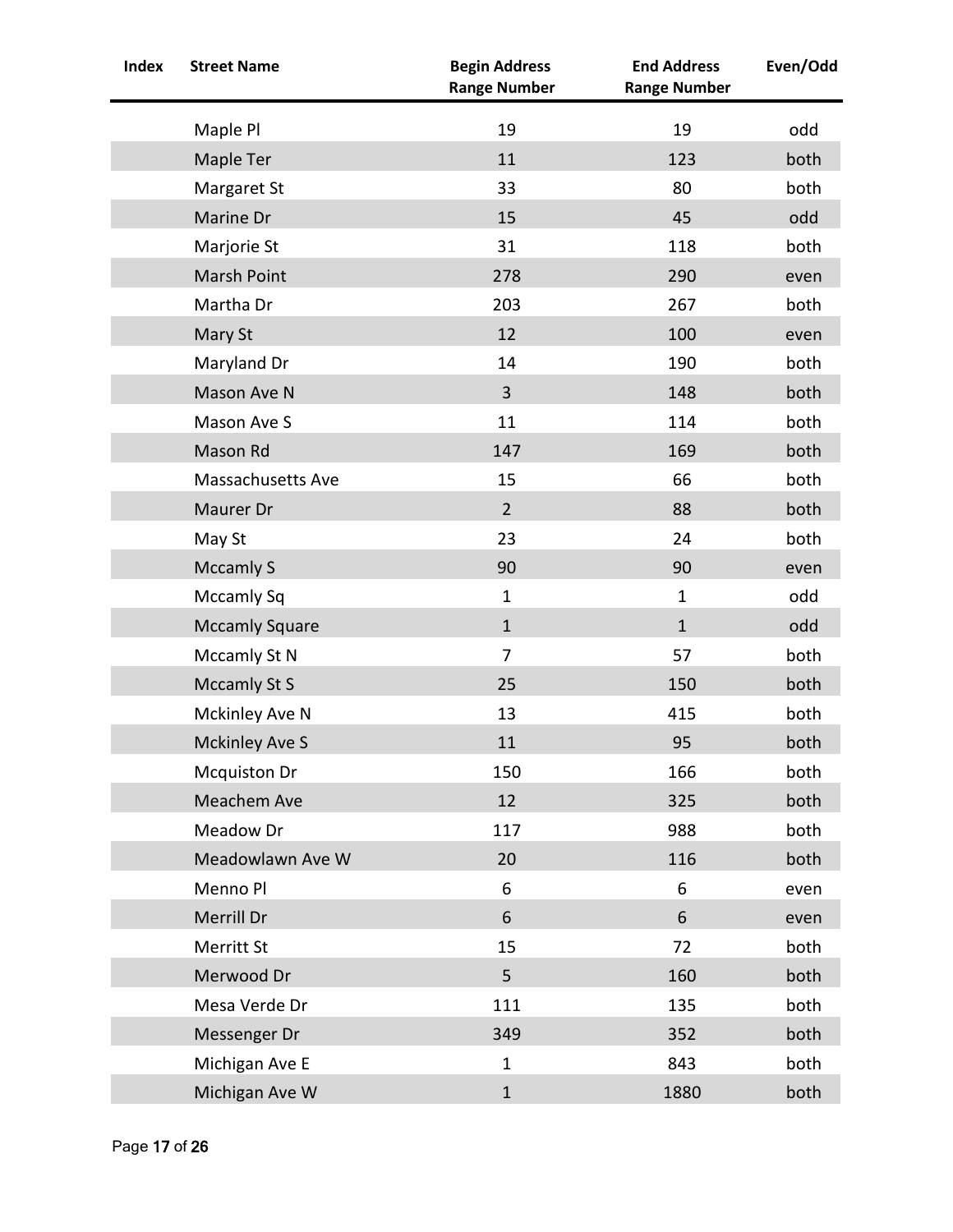| <b>Index</b>     | <b>Street Name</b>   | <b>Begin Address</b><br><b>Range Number</b> | <b>End Address</b><br><b>Range Number</b> | Even/Odd |
|------------------|----------------------|---------------------------------------------|-------------------------------------------|----------|
|                  | Michigan Bank Bldg W | 315                                         | 808                                       | both     |
|                  | Midway Ct            | 9                                           | 43                                        | odd      |
|                  | Mike Hume'S Way      | 56                                          | 56                                        | even     |
|                  | <b>Miller Ave</b>    | 22                                          | 353                                       | both     |
|                  | Mineral Ave          | 71                                          | 71                                        | odd      |
|                  | Minges Cir           | 102                                         | 163                                       | both     |
|                  | Minges Creek Pl      | 8                                           | 151                                       | both     |
|                  | Minges Forest Rd     | 100                                         | 131                                       | both     |
|                  | Minges Hills Dr      | 111                                         | 329                                       | both     |
|                  | Minges Ln            | 5                                           | 33                                        | both     |
|                  | Minges Rd E          | 111                                         | 667                                       | both     |
|                  | Minges Rd N          | 68                                          | 95                                        | both     |
|                  | Minges Rd S          | 124                                         | 12955                                     | both     |
|                  | Minges Rd W          | $\overline{4}$                              | 82                                        | both     |
|                  | Mockingbird Ct       | 15                                          | 28                                        | both     |
|                  | Moffitt Pl           | 21                                          | 54                                        | both     |
|                  | Monroe St S          | 17                                          | 77                                        | odd      |
|                  | Moorland Dr N        | 102                                         | 339                                       | both     |
|                  | Moorland Dr S        | 19                                          | 525                                       | both     |
|                  | Morgan Ave           | 35                                          | 304                                       | both     |
|                  | Morgan Rd            | 22                                          | 300                                       | even     |
|                  | Morley St            | 45                                          | 45                                        | odd      |
|                  | Morningside Dr       | 103                                         | 696                                       | both     |
|                  | Mosher Ave           | 15                                          | 354                                       | both     |
|                  | Mott St              | 47                                          | 64                                        | both     |
|                  | Mowerson Dr          | 97                                          | 146                                       | both     |
|                  | Myrtle Ave           | 6                                           | 97                                        | both     |
| $\boldsymbol{N}$ | <b>Nelson St</b>     | 87                                          | 173                                       | both     |
|                  | Nevada St            | 65                                          | 350                                       | both     |
|                  | New England Ave      | $\overline{4}$                              | 48                                        | both     |
|                  | Newark Ave           | 20                                          | 45                                        | both     |
|                  | Newtown Ave          | 140                                         | 549                                       | both     |
|                  | Nichols Rd           | 3945                                        | 4444                                      | both     |
|                  | North Ave            | 40                                          | 510                                       | both     |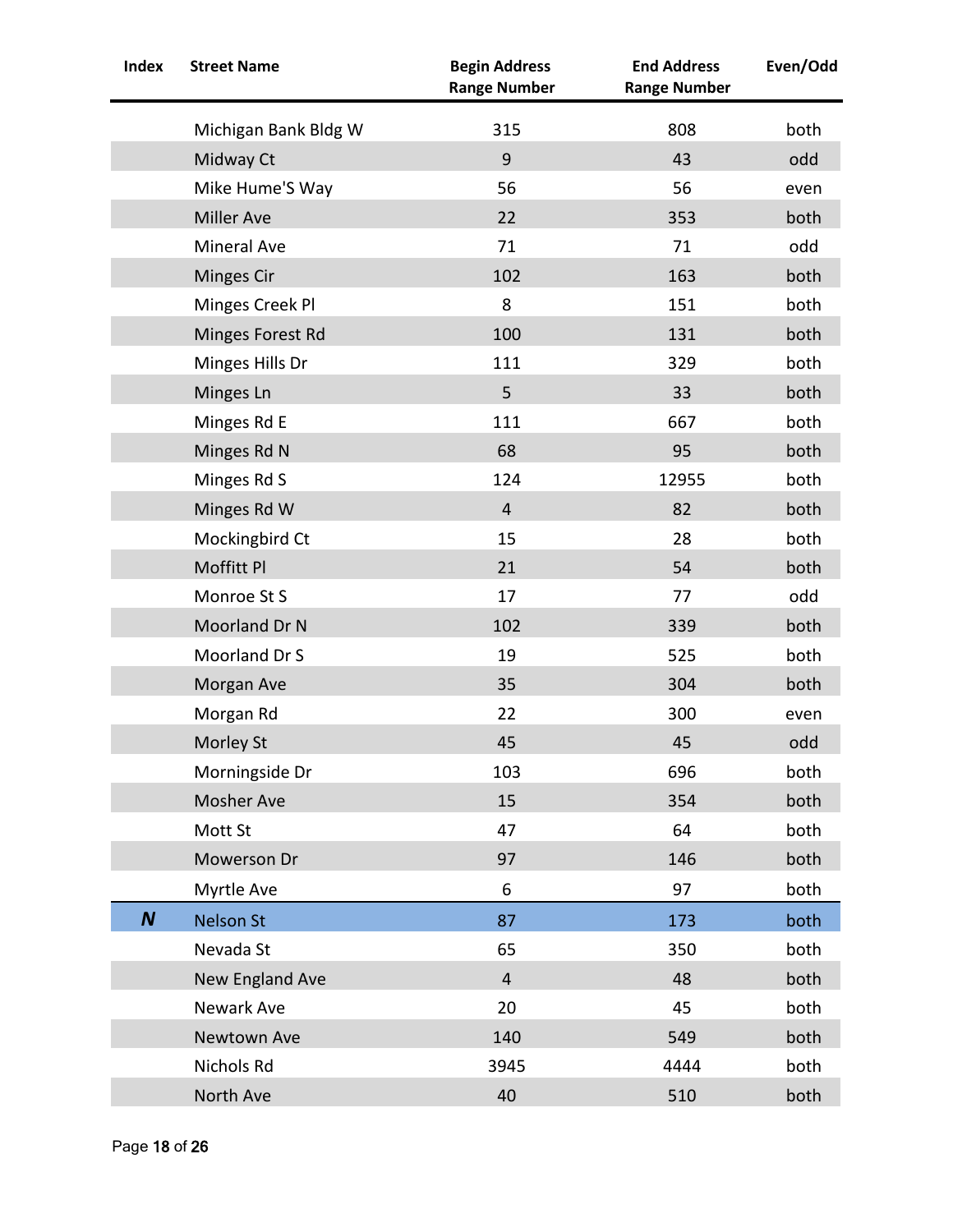| <b>Index</b>     | <b>Street Name</b> | <b>Begin Address</b><br><b>Range Number</b> | <b>End Address</b><br><b>Range Number</b> | Even/Odd |
|------------------|--------------------|---------------------------------------------|-------------------------------------------|----------|
|                  | North Ave          | 511                                         | 515                                       | odd      |
|                  | North Ave          | 516                                         | 847                                       | both     |
|                  | Northfield Dr      | 203                                         | 327                                       | both     |
|                  | Northside Dr E     | 20                                          | 150                                       | both     |
|                  | Northside Dr W     | 22                                          | 105                                       | both     |
| O                | Oak St             | 14                                          | 96                                        | both     |
|                  | Oakbrook Blvd      | 200                                         | 746                                       | both     |
|                  | Oakhill Dr         | 17                                          | 101                                       | odd      |
|                  | Oakland Pl         | 106                                         | 140                                       | both     |
|                  | Oaklawn Ave        | 59                                          | 178                                       | both     |
|                  | Oakley St          | 19                                          | 71                                        | both     |
|                  | Oakside Dr         | 10                                          | 45                                        | both     |
|                  | Old Glory Ln       | 13030                                       | 13108                                     | both     |
|                  | Old Wentworth Pl   | 100                                         | 113                                       | both     |
|                  | Olivet St          | 18                                          | 22                                        | even     |
|                  | Oneita St          | 10                                          | 310                                       | both     |
|                  | Orchard Ave        | 110                                         | 440                                       | both     |
|                  | Orchard Ln         | 447                                         | 462                                       | both     |
|                  | Orchard Pl         | 24                                          | 101                                       | both     |
|                  | Orin St            | 29                                          | 41                                        | odd      |
|                  | Orleans Ave        | 114                                         | 865                                       | both     |
|                  | Ottawa Trl         | 2000                                        | 2000                                      | even     |
| $\boldsymbol{P}$ | Parish St          | 126                                         | 446                                       | both     |
|                  | Park Pl            | 124                                         | 140                                       | both     |
|                  | Parkridge Dr       | $\overline{2}$                              | 148                                       | both     |
|                  | Parkside Dr        | 18                                          | 36                                        | both     |
|                  | Parkway Dr         | 10                                          | 355                                       | both     |
|                  | Parkway Dr         | 356                                         | 392                                       | even     |
|                  | Parkway Dr         | 393                                         | 493                                       | both     |
|                  | Pauline St         | 38                                          | 51                                        | both     |
|                  | Peachtree Dr       | 100                                         | 129                                       | both     |
|                  | <b>Peets Cove</b>  | 100                                         | 180                                       | even     |
|                  | Penn St            | 15                                          | 73                                        | odd      |
|                  | Pepperidge Ln      | 113                                         | 326                                       | both     |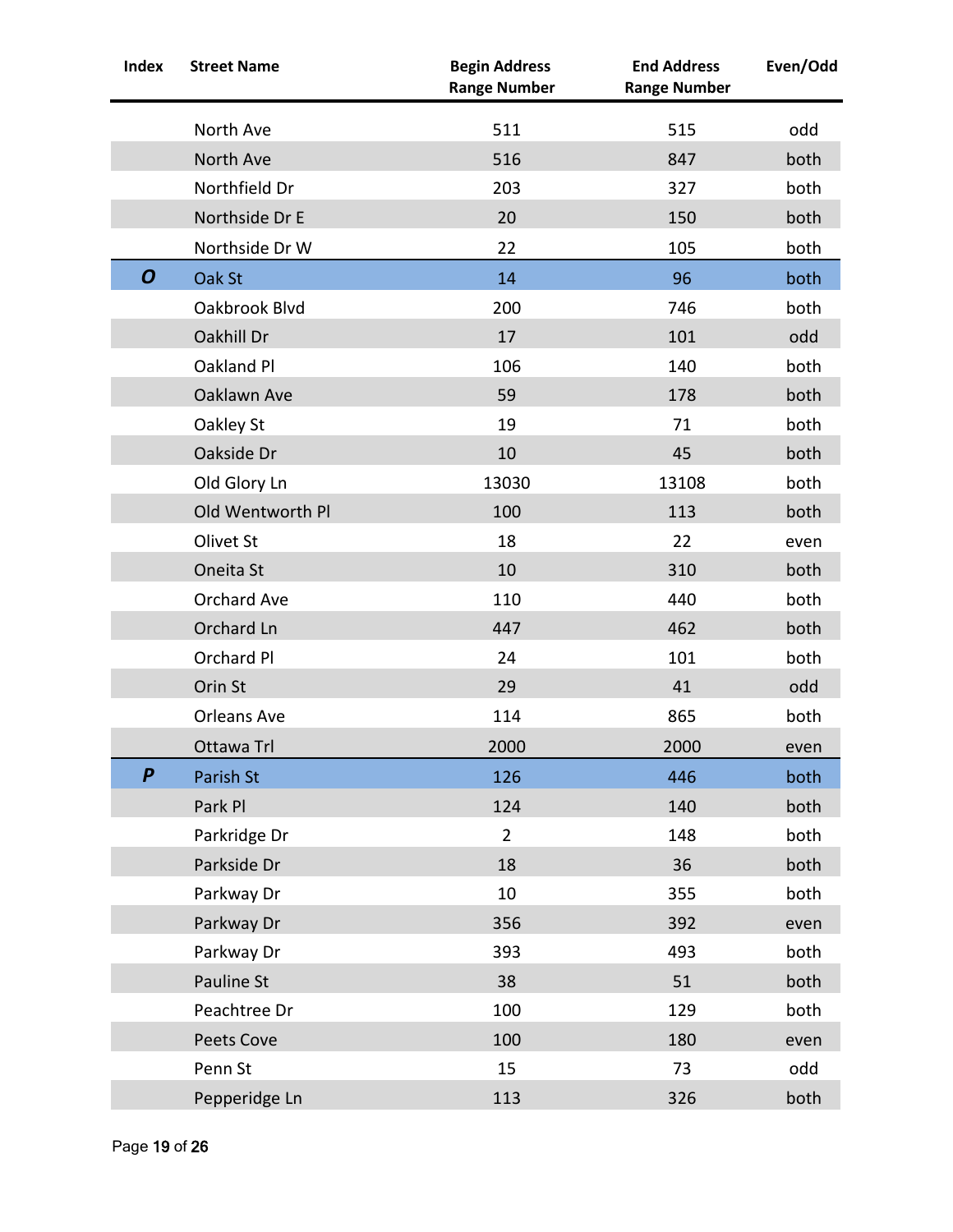| <b>Index</b>     | <b>Street Name</b>  | <b>Begin Address</b><br><b>Range Number</b> | <b>End Address</b><br><b>Range Number</b> | Even/Odd |
|------------------|---------------------|---------------------------------------------|-------------------------------------------|----------|
|                  | Perry Rd            | 12289                                       | 12970                                     | both     |
|                  | Perry St            | 63                                          | 73                                        | both     |
|                  | Pheasant Run        | 110                                         | 171                                       | both     |
|                  | Phelps Ave          | 11                                          | 32                                        | both     |
|                  | Pico Pl             | 29                                          | 41                                        | odd      |
|                  | Pincoe Dr           | 331                                         | 342                                       | both     |
|                  | Pine St             | 40                                          | 48                                        | even     |
|                  | Pinegrove Dr        | 115                                         | 122                                       | both     |
|                  | Pinehurst Ln        | 100                                         | 174                                       | both     |
|                  | Pioneer St          | $\overline{4}$                              | 28                                        | both     |
|                  | Piper Ave           | 9                                           | 84                                        | both     |
|                  | Pitman Ave E        | 12                                          | 27                                        | both     |
|                  | Pitman Ave W        | 16                                          | 263                                       | both     |
|                  | Pittee St           | 64                                          | 64                                        | even     |
|                  | <b>Pleasant Ave</b> | $\overline{7}$                              | 155                                       | both     |
|                  | Pleasantview Dr     | 122                                         | 446                                       | both     |
|                  | Plymouth Ave        | 17                                          | 79                                        | both     |
|                  | Poplar St           | 15                                          | 93                                        | both     |
|                  | Porter St           | 13                                          | 436                                       | both     |
|                  | Post Ave            | $\overline{9}$                              | 367                                       | both     |
|                  | Potter'S Ct         | 110                                         | 147                                       | both     |
|                  | Potter'S Dr         | 124                                         | 499                                       | both     |
|                  | Presidential Dr     | 399                                         | 430                                       | both     |
| Q                | Queens Ct           | 244                                         | 274                                       | both     |
| $\boldsymbol{R}$ | Race Ct             | 17                                          | 17                                        | odd      |
|                  | <b>Radley St</b>    | 5                                           | 120                                       | both     |
|                  | Rambling Ln         | 50                                          | 84                                        | even     |
|                  | <b>Rambling Rd</b>  | 10                                          | 10                                        | even     |
|                  | Rambling Rd         | 100                                         | 400                                       | even     |
|                  | Randolph St         | 12                                          | 45                                        | both     |
|                  | Range Rd            | 2200                                        | 2200                                      | even     |
|                  | Raymond Rd N        | 985                                         | 1185                                      | odd      |
|                  | Rebecca Rd          | 145                                         | 199                                       | both     |
|                  | Redner Ave          | 20                                          | 189                                       | both     |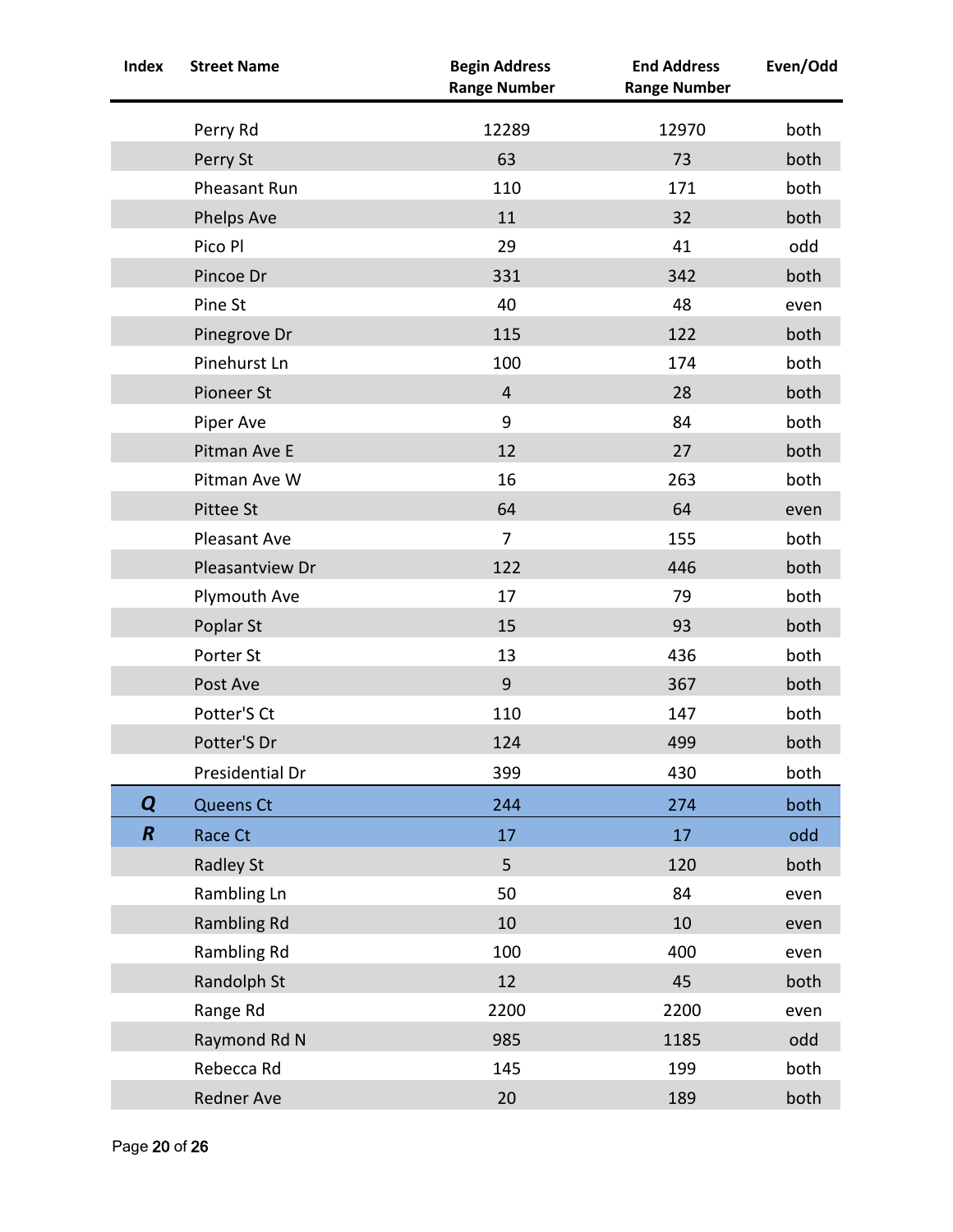| <b>Index</b> | <b>Street Name</b>       | <b>Begin Address</b><br><b>Range Number</b> | <b>End Address</b><br><b>Range Number</b> | Even/Odd |
|--------------|--------------------------|---------------------------------------------|-------------------------------------------|----------|
|              | Reed Ct                  | 26                                          | 26                                        | even     |
|              | Renton Rd                | 13630                                       | 14720                                     | both     |
|              | <b>Review Ave</b>        | 20                                          | 135                                       | both     |
|              | Reyn Cir                 | 102                                         | 158                                       | both     |
|              | Rich Ln                  | 101                                         | 104                                       | both     |
|              | Richards                 | $\overline{4}$                              | $\overline{4}$                            | even     |
|              | <b>Richards Pl</b>       | $\overline{2}$                              | 40                                        | both     |
|              | <b>Ridge St</b>          | 14                                          | 127                                       | both     |
|              | Ridgemoor Ave            | 15                                          | 207                                       | both     |
|              | <b>Ridgeview Dr</b>      | 201                                         | 237                                       | both     |
|              | Ridgeway Dr N            | 108                                         | 345                                       | both     |
|              | Ridgeway Dr S            | 115                                         | 175                                       | both     |
|              | Risa Dr                  | 66                                          | 80                                        | both     |
|              | Ritchie Ln               | 145                                         | 145                                       | odd      |
|              | Rittenhouse Ave E        | 24                                          | 24                                        | even     |
|              | <b>Rittenhouse Ave W</b> | 29                                          | 201                                       | both     |
|              | Riverside Ct             | $\overline{4}$                              | 9                                         | both     |
|              | Riverside Dr             | 50                                          | 1150                                      | both     |
|              | Riverside Pky            | 3                                           | 28                                        | both     |
|              | <b>Riverview Ave</b>     | 11                                          | 90                                        | both     |
|              | Robertson Ave            | 110                                         | 415                                       | both     |
|              | Robinson Dr              | $\mathbf{1}$                                | 96                                        | both     |
|              | Rock Creek Ln            | 50                                          | 70                                        | both     |
|              | Rockford Pl              | 20                                          | 42                                        | both     |
|              | Roe St                   | 10                                          | 20                                        | both     |
|              | <b>Rolling Dr</b>        | 120                                         | 336                                       | both     |
|              | Romance St               | 6                                           | 14                                        | even     |
|              | Rook Ct                  | 85                                          | 113                                       | odd      |
|              | Roosevelt Ave E          | 200                                         | 676                                       | both     |
|              | Roosevelt Ave W          | 12                                          | 308                                       | both     |
|              | Rose Ct                  | 100                                         | 136                                       | both     |
|              | Rose St                  | 8                                           | 85                                        | both     |
|              | Roseneath Ave            | $\overline{7}$                              | 207                                       | both     |
|              | Roth St                  | 18                                          | 48                                        | both     |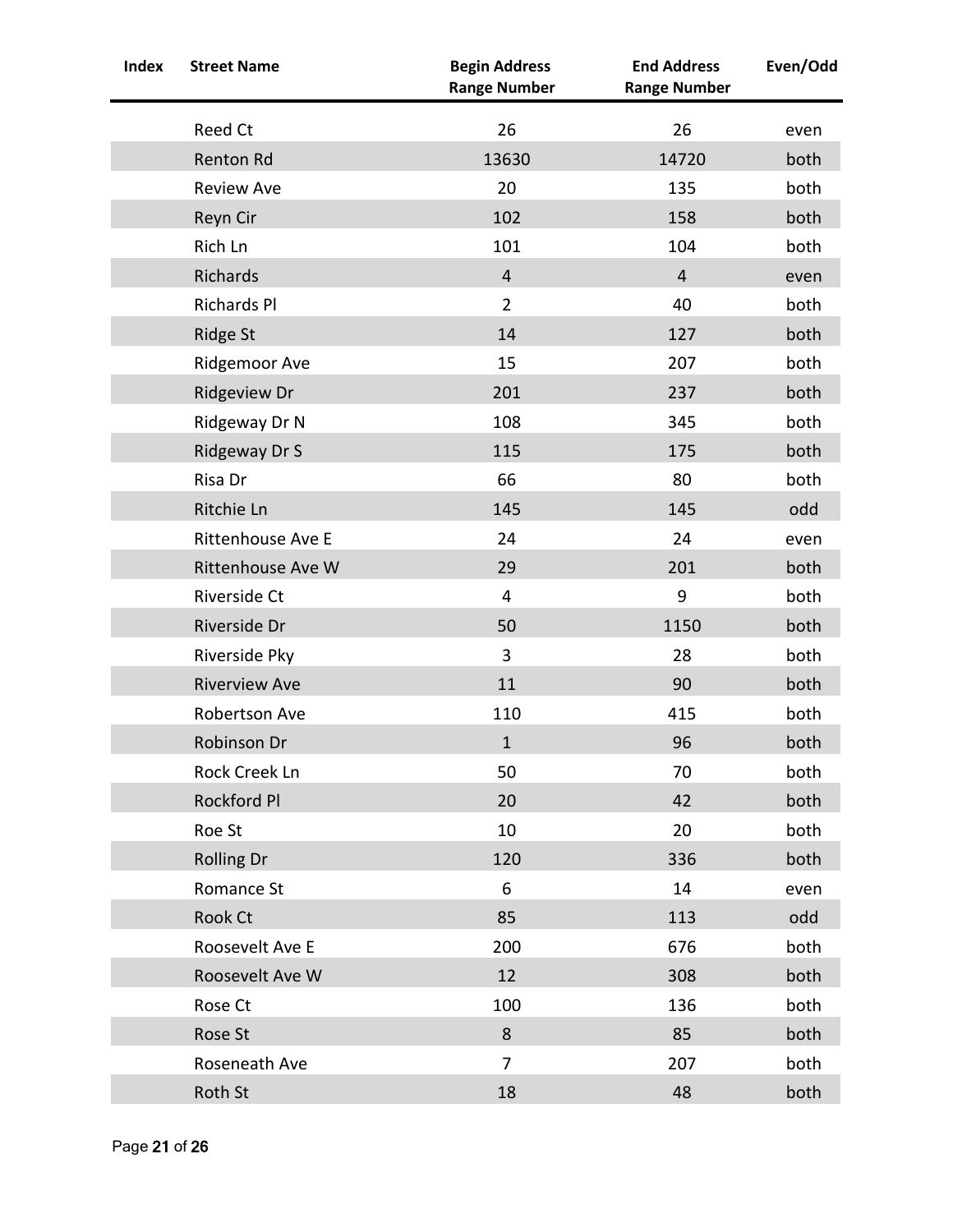| <b>Index</b> | <b>Street Name</b> | <b>Begin Address</b><br><b>Range Number</b> | <b>End Address</b><br><b>Range Number</b> | Even/Odd |
|--------------|--------------------|---------------------------------------------|-------------------------------------------|----------|
|              | Rye St             | $\overline{4}$                              | 23                                        | both     |
| $\mathsf S$  | Sanderson St       | 11                                          | 80                                        | both     |
|              | Sanwood Dr         | 613                                         | 827                                       | both     |
|              | Saunders Ct        | 9                                           | 15                                        | both     |
|              | Sawgrass Ln        | 100                                         | 132                                       | both     |
|              | <b>Scenery Ave</b> | $\overline{3}$                              | 105                                       | both     |
|              | Second St          | 11                                          | 41                                        | both     |
|              | Seedorf St         | 15                                          | 139                                       | both     |
|              | Seivour Ave        | 11                                          | 166                                       | both     |
|              | Senate St          | 608                                         | 608                                       | even     |
|              | Sentry St          | 400                                         | 400                                       | even     |
|              | Service St         | 120                                         | 120                                       | even     |
|              | Shadywood Ln       | $\overline{4}$                              | 160                                       | both     |
|              | <b>Sharon Ave</b>  | 37                                          | 65                                        | odd      |
|              | Sheffield Rd       | 110                                         | 172                                       | both     |
|              | Shellenberger Ave  | 15                                          | 201                                       | both     |
|              | Shepard St         | 15                                          | 85                                        | both     |
|              | Sherman Dr         | 301                                         | 458                                       | both     |
|              | Sherman Rd         | 10                                          | 309                                       | both     |
|              | Sherwood Dr        | 104                                         | 248                                       | both     |
|              | Shortridge Rd      | 11                                          | 54                                        | both     |
|              | <b>Sigel Ave</b>   | 79                                          | 293                                       | both     |
|              | Sisson Ave         | 15                                          | 44                                        | both     |
|              | Skyview Ln         | 5269                                        | 5278                                      | both     |
|              | Smithfield Rd      | 131                                         | 159                                       | both     |
|              | Somerset Ave       | 11                                          | 137                                       | both     |
|              | Songbird Ln        | 4335                                        | 4353                                      | odd      |
|              | Sonoma Rd          | 12005                                       | 13146                                     | both     |
|              | South Airport Rd   | 15551                                       | 16101                                     | odd      |
|              | South Ariport Rd   | 16101                                       | 16101                                     | odd      |
|              | South Ave          | 47                                          | 360                                       | both     |
|              | South Hills Dr     | 111                                         | 425                                       | both     |
|              | South Pl           | $\overline{7}$                              | 22                                        | both     |
|              | South Shore Dr     | 391                                         | 395                                       | odd      |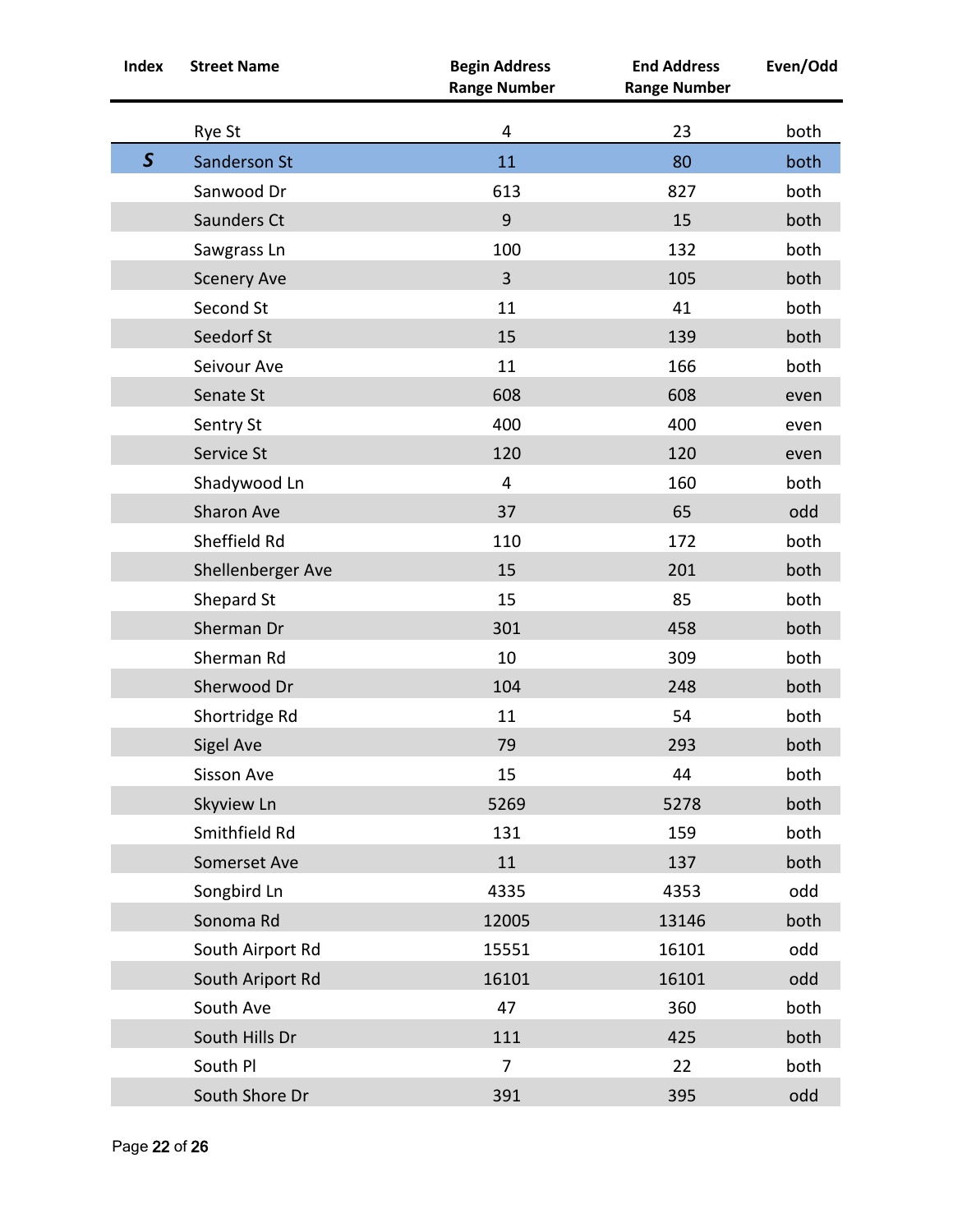| <b>Index</b> | <b>Street Name</b>   | <b>Begin Address</b><br><b>Range Number</b> | <b>End Address</b><br><b>Range Number</b> | Even/Odd |
|--------------|----------------------|---------------------------------------------|-------------------------------------------|----------|
|              | Southfield Dr        | 196                                         | 326                                       | both     |
|              | Sparks Dr            | 253                                         | 295                                       | both     |
|              | Spartan Dr           | 5                                           | 15                                        | both     |
|              | Spaulding Ave E      | 5                                           | 45                                        | both     |
|              | Spaulding Ave W      | 12                                          | 266                                       | both     |
|              | Spencer St           | 15                                          | 50                                        | both     |
|              | Spring St            | 3                                           | 310                                       | both     |
|              | Springview Dr        | 35                                          | 231                                       | both     |
|              | <b>St Andrews Ct</b> | 99                                          | 116                                       | both     |
|              | St Joseph Ln         | 32                                          | 101                                       | both     |
|              | <b>Stafford Ave</b>  | 106                                         | 166                                       | both     |
|              | <b>Stanley Dr</b>    | 909                                         | 909                                       | odd      |
|              | State St E           | 10                                          | 121                                       | both     |
|              | State St W           | 21                                          | 33                                        | odd      |
|              | Stayman Ave          | 11                                          | 27                                        | odd      |
|              | <b>Sterling Ct</b>   | 100                                         | 136                                       | both     |
|              | Stevens Rd           | 1802                                        | 1820                                      | even     |
|              | <b>Stiles St</b>     | 15                                          | 37                                        | both     |
|              | <b>Stone Ave</b>     | 12                                          | 18                                        | even     |
|              | Stone Jug Rd         | 12070                                       | 15251                                     | both     |
|              | Stonegate Ct         | 150                                         | 176                                       | both     |
|              | Stonegate Dr         | 100                                         | 154                                       | both     |
|              | Stringham Rd         | 20                                          | 274                                       | both     |
|              | <b>Stuart Blvd</b>   | 36                                          | 80                                        | both     |
|              | Summer St            | 9                                           | 251                                       | both     |
|              | Summersong Dr        | 5345                                        | 5400                                      | both     |
|              | Summit Dr            | 104                                         | 184                                       | both     |
|              | Sundance Ct          | 5280                                        | 5280                                      | even     |
|              | Sunnyside Dr         | 8                                           | 169                                       | both     |
|              | Surby Ave            | 119                                         | 951                                       | both     |
|              | Sycamore Ave         | 11                                          | 66                                        | both     |
|              | Sylvan St            | 5                                           | 31                                        | both     |
| $\pmb{\tau}$ | Taft St              | 11                                          | 226                                       | both     |
|              | <b>Taylor Ave</b>    | 17                                          | 390                                       | both     |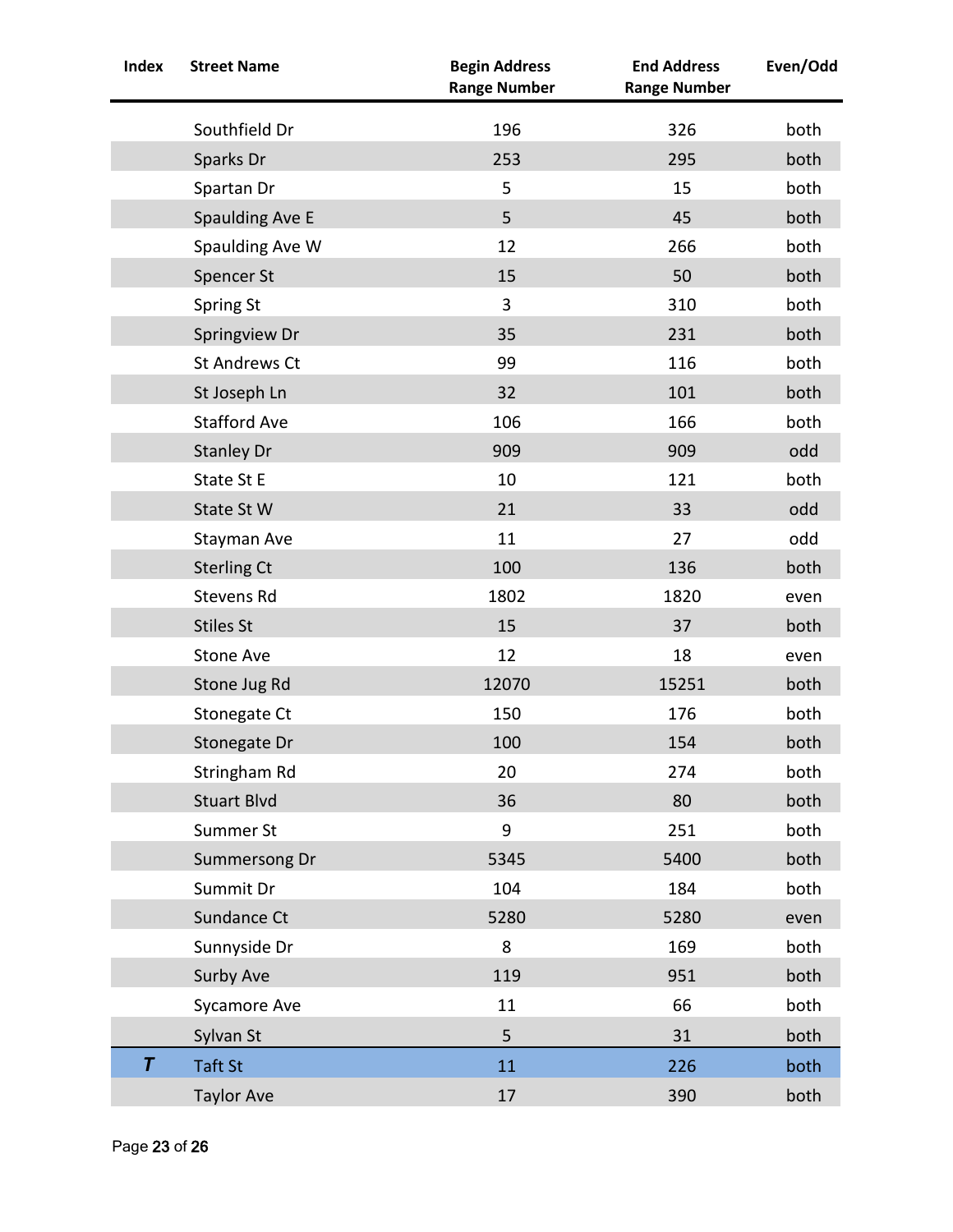| <b>Index</b>     | <b>Street Name</b>      | <b>Begin Address</b><br><b>Range Number</b> | <b>End Address</b><br><b>Range Number</b> | Even/Odd |
|------------------|-------------------------|---------------------------------------------|-------------------------------------------|----------|
|                  | Tecumseh Rd             | 801                                         | 935                                       | odd      |
|                  | <b>Tennyson Ave</b>     | 17                                          | 42                                        | both     |
|                  | <b>Terrace Ave</b>      | 5                                           | 113                                       | both     |
|                  | <b>Territorial Rd E</b> | $\overline{9}$                              | 160                                       | both     |
|                  | Territorial Rd W        | 22                                          | 2710                                      | both     |
|                  | <b>Terry Ct</b>         | 8                                           | 169                                       | both     |
|                  | Third St                | 109                                         | 153                                       | both     |
|                  | Thornapple Dr           | 10                                          | 53                                        | both     |
|                  | Thorncroft Ave          | 11                                          | 84                                        | both     |
|                  | Thorne St               | 9                                           | 20                                        | both     |
|                  | <b>Tiffany Ln</b>       | 99                                          | 149                                       | both     |
|                  | Timberlane Dr           | 639                                         | 751                                       | both     |
|                  | Timothy Ln              | $\overline{7}$                              | 24                                        | both     |
|                  | <b>Traverse St</b>      | 8                                           | 66                                        | both     |
|                  | Treehaven Ln            | 206                                         | 242                                       | both     |
|                  | <b>Troy St</b>          | 17                                          | 39                                        | both     |
|                  | Truth Dr                | 352                                         | 386                                       | both     |
|                  | Turnberry Ln            | 103                                         | 210                                       | both     |
| $\boldsymbol{U}$ | <b>Union St N</b>       | 16                                          | 199                                       | both     |
|                  | Union St S              | 26                                          | 314                                       | both     |
|                  | Upton Ave               | 24                                          | 470                                       | both     |
| V                | Vale St                 | 15                                          | 198                                       | both     |
|                  | Valleyview Rd           | 151                                         | 186                                       | both     |
|                  | Vanburen St E           | 16                                          | 289                                       | both     |
|                  | Vanburen St W           | 3                                           | 782                                       | both     |
|                  | Verona Ave              | 11                                          | 25                                        | odd      |
|                  | Vineyard Ave            | 25                                          | 120                                       | both     |
|                  | <b>Vydareny Dr</b>      | 222                                         | 251                                       | both     |
| W                | <b>Wabash Ave N</b>     | 14                                          | 198                                       | both     |
|                  | Wabash Ave S            | $\overline{9}$                              | 85                                        | both     |
|                  | Wagner Dr               | 401                                         | 901                                       | odd      |
|                  | Wahwahtaysee Way        | 104                                         | 406                                       | both     |
|                  | Waldon Dr               | 307                                         | 331                                       | both     |
|                  | <b>Walnut Ave</b>       | $\overline{2}$                              | 40                                        | both     |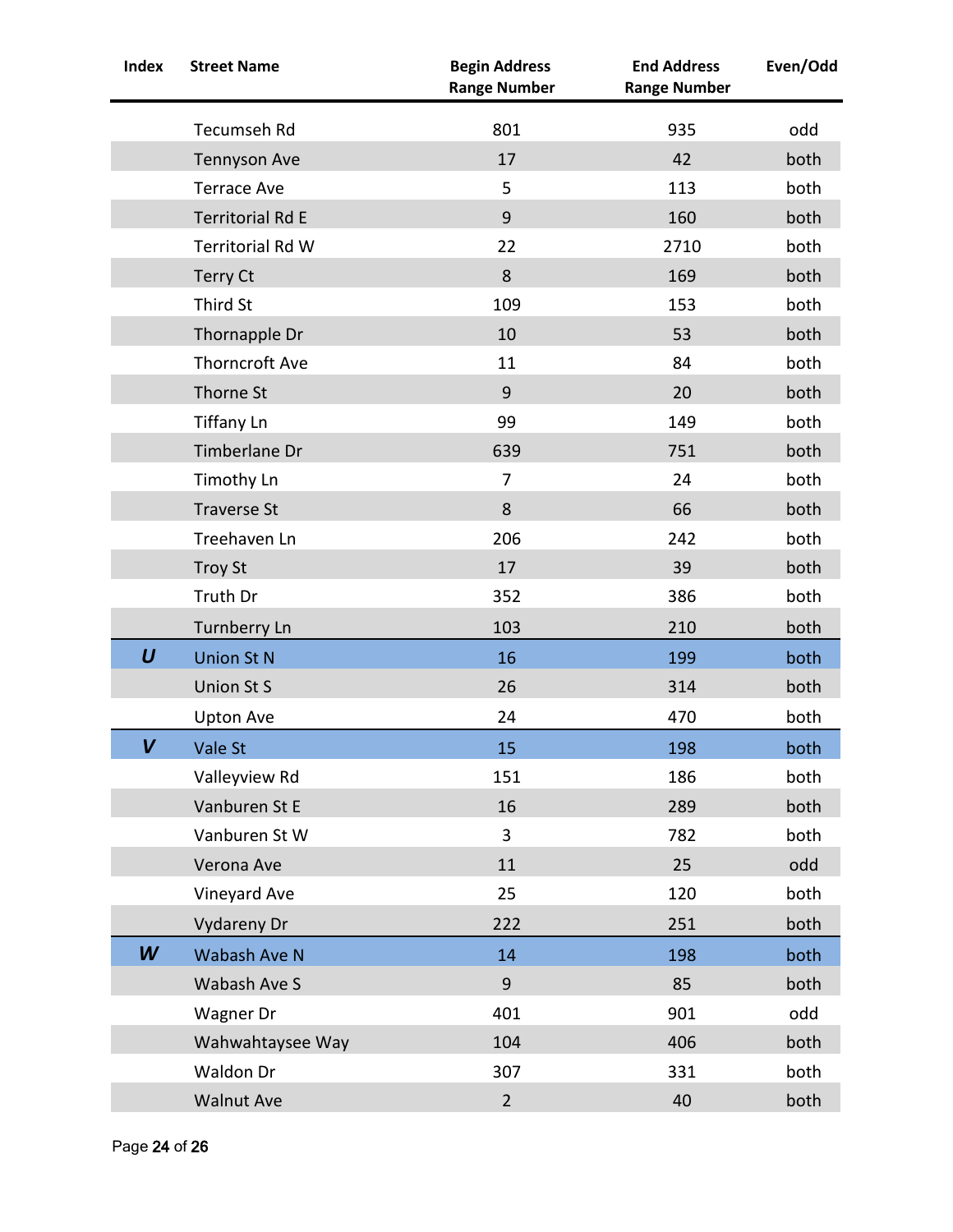| <b>Index</b> | <b>Street Name</b>      | <b>Begin Address</b><br><b>Range Number</b> | <b>End Address</b><br><b>Range Number</b> | Even/Odd |
|--------------|-------------------------|---------------------------------------------|-------------------------------------------|----------|
|              | Walsh St                | 3                                           | 23                                        | odd      |
|              | <b>Walter Ave</b>       | 16                                          | 135                                       | both     |
|              | Ward St                 | 748                                         | 784                                       | both     |
|              | Warren St               | 15                                          | 103                                       | both     |
|              | Washington Ave N        | 10                                          | 717                                       | both     |
|              | <b>Washington Ave S</b> | 105                                         | 482                                       | both     |
|              | <b>Watkins Ln</b>       | 202                                         | 364                                       | both     |
|              | <b>Watkins Rd</b>       | 30                                          | 4355                                      | both     |
|              | Waubascon Rd            | 34                                          | 407                                       | both     |
|              | Waupakisco Bch          | 125                                         | 144                                       | both     |
|              | Waweenork Dr            | 13                                          | 758                                       | both     |
|              | Wayne Rd                | 4550                                        | 5501                                      | both     |
|              | <b>Wealthy Ave</b>      | 10                                          | 86                                        | both     |
|              | Webber St               | $\overline{9}$                              | 464                                       | both     |
|              | <b>Weeks Ave</b>        | 109                                         | 611                                       | both     |
|              | Wendell St              | 9                                           | 111                                       | both     |
|              | Wentworth Ave           | 119                                         | 564                                       | both     |
|              | West River Rd           | 252                                         | 2000                                      | both     |
|              | West St                 | 48                                          | 183                                       | both     |
|              | Westchester Way         | 100                                         | 264                                       | both     |
|              | Westfield Dr            | 205                                         | 345                                       | both     |
|              | <b>Westover St</b>      | 833                                         | 857                                       | both     |
|              | Westway Pl              | 108                                         | 137                                       | both     |
|              | <b>Wheaton Ave</b>      | 140                                         | 216                                       | both     |
|              | Whisperwood Ln          | 101                                         | 131                                       | both     |
|              | <b>Whittier Ave</b>     | 17                                          | 42                                        | both     |
|              | Wildrose Ln             | 10                                          | 24                                        | both     |
|              | Wilds Ave               | 101                                         | 228                                       | both     |
|              | Wilkes St               | 3                                           | 87                                        | both     |
|              | Willard Ave E           | 21                                          | 235                                       | both     |
|              | Willard Ave W           | 23                                          | 50                                        | both     |
|              | <b>Williams Dr</b>      | 101                                         | 137                                       | both     |
|              | Willis St               | 15                                          | 18                                        | both     |
|              | Willow Creek Dr         | 11                                          | 200                                       | both     |